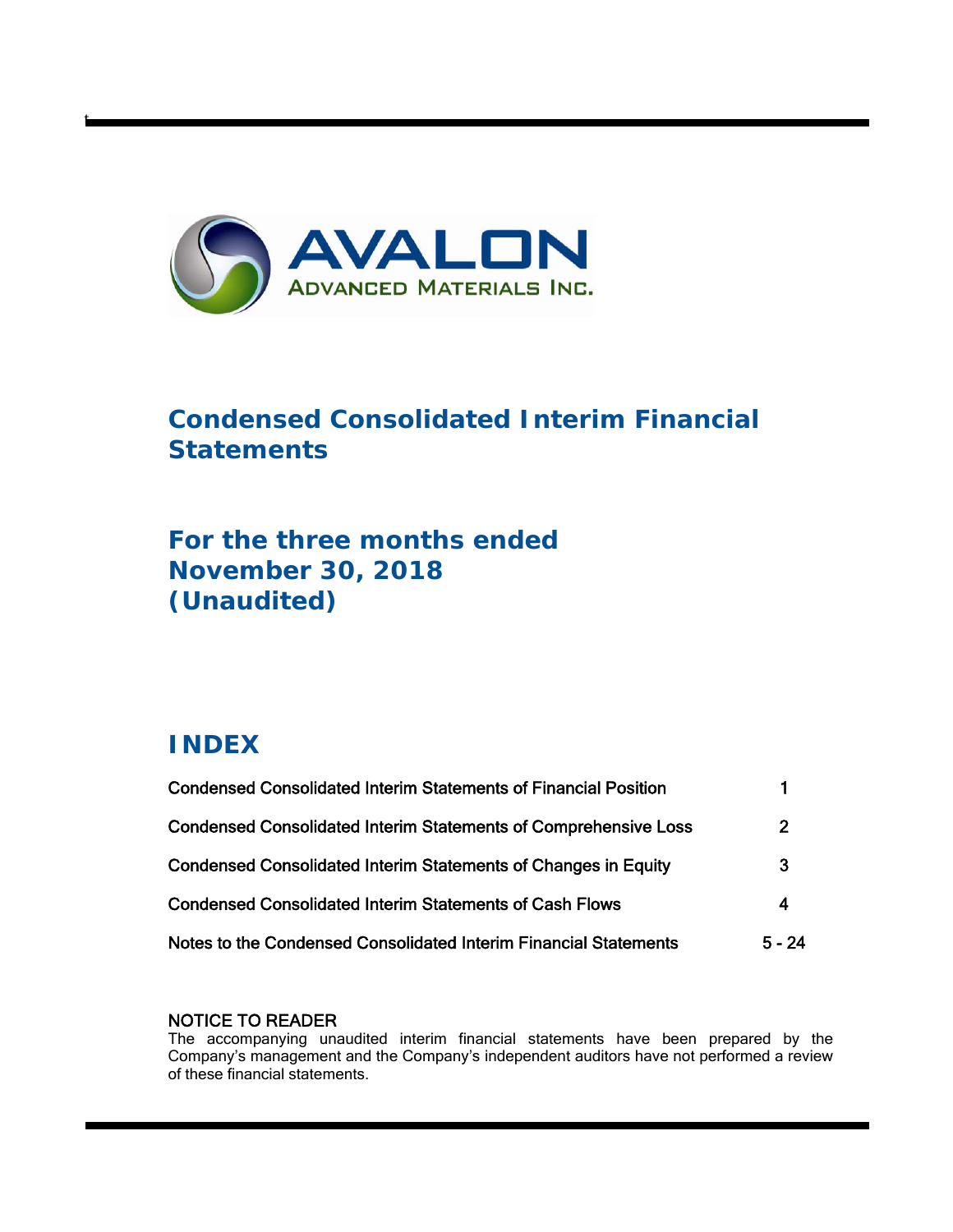# **Condensed Consolidated Interim Statements of Financial Position (expressed in Canadian Dollars) (unaudited)**

|                                                       | November 30,<br>2018 |              |    | August 31,<br>2018 |
|-------------------------------------------------------|----------------------|--------------|----|--------------------|
| <b>Assets</b>                                         |                      |              |    |                    |
| <b>Current Assets</b>                                 |                      |              |    |                    |
| Cash and cash equivalents                             | \$                   | 630,708      | \$ | 319,057            |
| Other receivables                                     |                      | 167,396      |    | 168,672            |
| Prepaid expenses and deposits                         |                      | 108,943      |    | 137,515            |
|                                                       |                      | 907,047      |    | 625,244            |
| <b>Non-Current Assets</b>                             |                      |              |    |                    |
| Exploration and evaluation assets (note 5)            |                      | 16,502,253   |    | 16,874,234         |
| Property, plant and equipment (note 6)                |                      | 104,502,465  |    | 104,432,710        |
|                                                       |                      | 121,004,718  |    | 121,306,944        |
|                                                       | \$                   | 121,911,765  | \$ | 121,932,188        |
| <b>Liabilities</b>                                    |                      |              |    |                    |
| <b>Current Liabilities</b>                            |                      |              |    |                    |
| Accounts payable                                      | \$                   | 488,212      | \$ | 387,451            |
| <b>Accrued liabilities</b>                            |                      | 763,408      |    | 408,701            |
| Deferred flow-through share premium (note 7)          |                      | 20,575       |    | 52,157             |
|                                                       |                      | 1,272,195    |    | 848,309            |
| <b>Non-Current Liabilities</b>                        |                      |              |    |                    |
| Convertible note payable (note 8)                     |                      | 600,000      |    |                    |
| Convertible redeemable preferred shares (note 9)      |                      | 2,807,437    |    | 3,354,750          |
| Derivative liabilities (note 10)                      |                      | 96,587       |    | 109,821            |
| Site closure and reclamation provisions               |                      | 303,600      |    | 303,600            |
|                                                       |                      | 3,807,624    |    | 3,768,171          |
|                                                       |                      | 5,079,819    |    | 4,616,480          |
| <b>Shareholders' Equity</b>                           |                      |              |    |                    |
| <b>Share Capital (note 11b)</b>                       |                      | 174,648,417  |    | 173,600,797        |
| <b>Reserve for Warrants (note 11c)</b>                |                      | 4,336,694    |    | 4,329,430          |
| Reserve for Share Based Payments (note 11d)           |                      | 17,161,401   |    | 17,130,110         |
| Reserve for Brokers' Compensation Warrants (note 11e) |                      | 286,000      |    | 286,000            |
| <b>Accumulated Deficit</b>                            |                      | (79,600,566) |    | (78,030,629)       |
|                                                       |                      | 116,831,946  |    | 117,315,708        |
|                                                       | S                    | 121,911,765  | \$ | 121,932,188        |

Approved on behalf of the Board

"Donald S. Bubar" , Director

"Brian MacEachen" , Director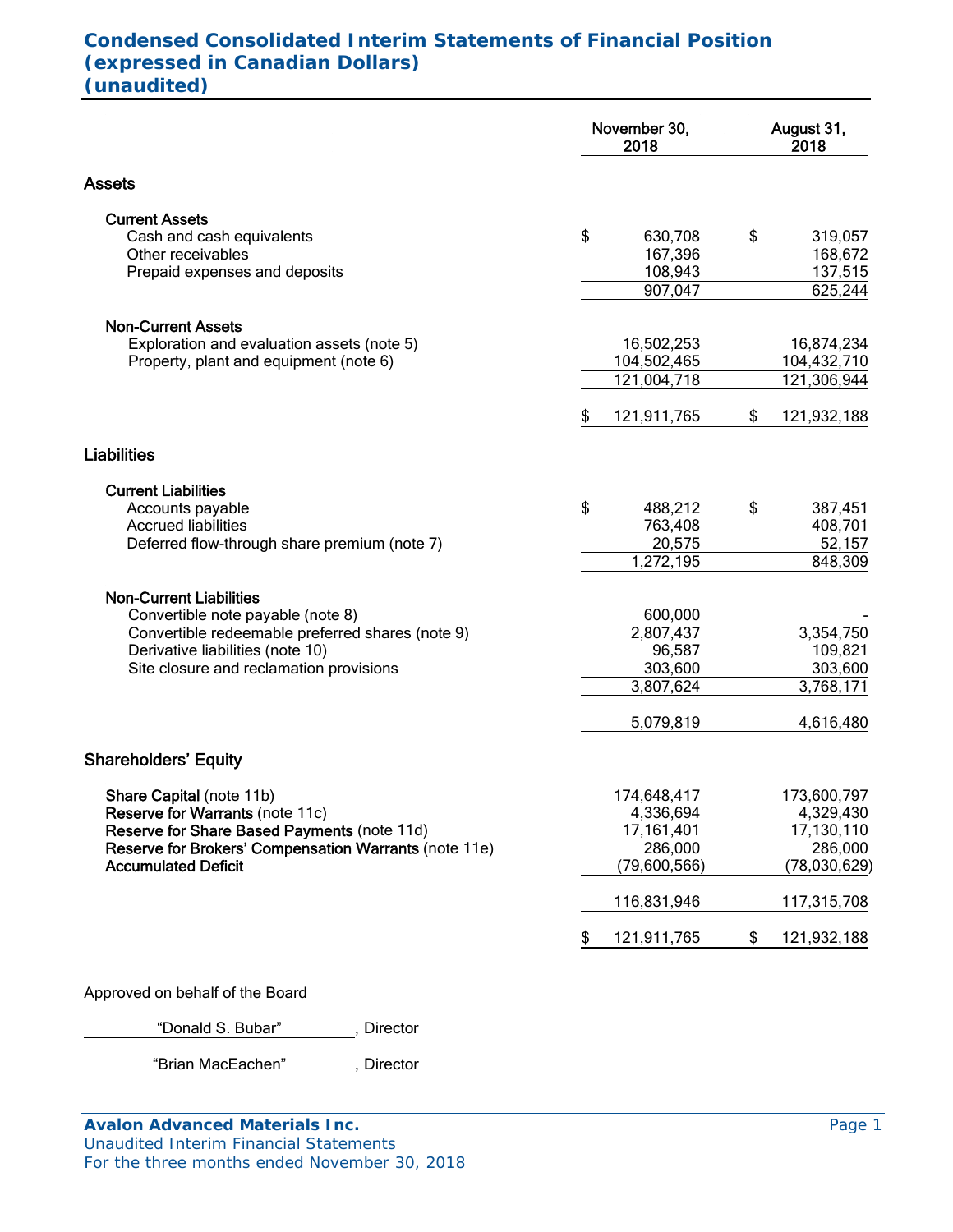# **Condensed Consolidated Interim Statements of Comprehensive Loss (expressed in Canadian Dollars, except number of shares) (unaudited)**

|                                                                                                                                           | <b>Three Months Ended</b><br>November 30, |    |                          |
|-------------------------------------------------------------------------------------------------------------------------------------------|-------------------------------------------|----|--------------------------|
|                                                                                                                                           | 2018                                      |    | 2017                     |
| Revenue                                                                                                                                   |                                           |    |                          |
| Interest                                                                                                                                  | \$<br>13,941                              | \$ | 14,749                   |
| <b>Expenses</b>                                                                                                                           |                                           |    |                          |
| Corporate and administrative expenses (note 12)<br>Impairment loss on exploration and evaluation assets (note 5)                          | 680,787<br>639,034                        |    | 718,232                  |
| General exploration<br>Depreciation<br>Share based compensation (note 11d)                                                                | 3,068<br>26,105                           |    | 9,365<br>4,366<br>38,778 |
| Foreign exchange loss (gain)<br>Financing transaction costs (note 8)<br>Increase in fair value of convertible redeemable preferred shares | 2,021<br>177,503                          |    | (398)                    |
| (note 9)<br>Decrease in fair value of derivative liabilities (note 10)                                                                    | 144,375<br>(57, 433)                      |    | 126,000<br>(228, 349)    |
|                                                                                                                                           | 1,615,460                                 |    | 667,994                  |
| Net Loss before Income Taxes                                                                                                              | (1,601,519)                               |    | (653, 245)               |
| <b>Deferred Income Tax Recoveries</b>                                                                                                     | 31,582                                    |    | 25,207                   |
| Net Loss and Total Comprehensive Loss for the period                                                                                      | \$<br>(1,569,937)                         | \$ | (628, 038)               |
| Loss per Share - Basic and Diluted                                                                                                        | \$<br>(0.006)                             | \$ | (0.003)                  |
| Weighted Average Number of Common Shares Outstanding,<br><b>Basic and Diluted</b>                                                         | 242,885,713                               |    | 201,057,587              |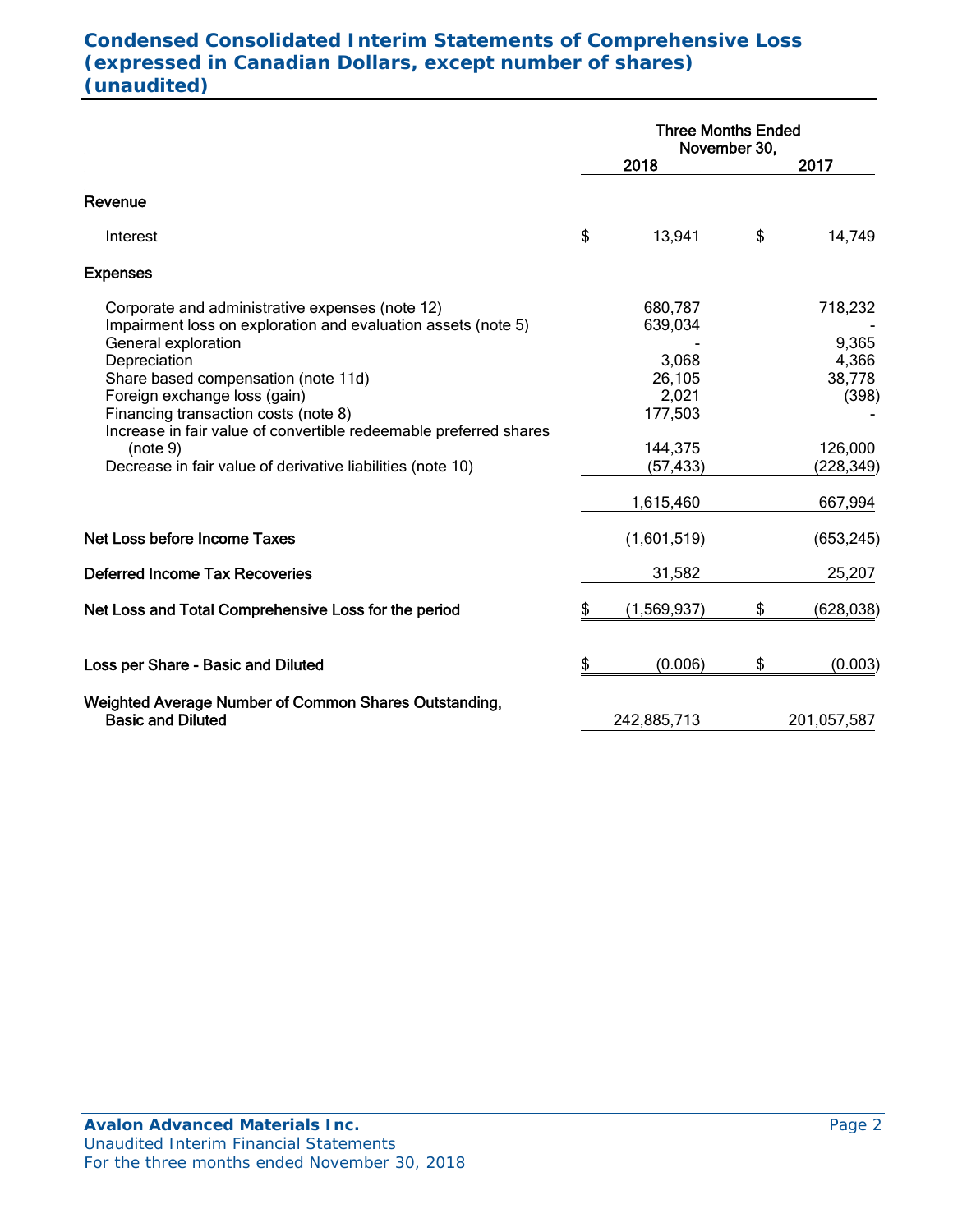# **Condensed Consolidated Interim Statements of Changes in Equity (expressed in Canadian Dollars, except number of shares) (unaudited)**

| Number of<br><b>Shares</b> |                                                                                                                                                |                                                                                                                                                                                               |           |                                                                                                           |                                       |                                                                                   |                                      |                                                               |                                                 |
|----------------------------|------------------------------------------------------------------------------------------------------------------------------------------------|-----------------------------------------------------------------------------------------------------------------------------------------------------------------------------------------------|-----------|-----------------------------------------------------------------------------------------------------------|---------------------------------------|-----------------------------------------------------------------------------------|--------------------------------------|---------------------------------------------------------------|-------------------------------------------------|
|                            | Amount                                                                                                                                         |                                                                                                                                                                                               | Warrants  |                                                                                                           | <b>Share Based</b><br><b>Payments</b> |                                                                                   | Brokers'<br>Compensation<br>Warrants | Accumulated<br><b>Deficit</b>                                 | <b>Total</b>                                    |
|                            |                                                                                                                                                |                                                                                                                                                                                               |           | \$.                                                                                                       |                                       | \$                                                                                |                                      | $$$ (74.789,885)                                              | 116,311,110<br>\$                               |
|                            |                                                                                                                                                |                                                                                                                                                                                               |           |                                                                                                           |                                       |                                                                                   |                                      |                                                               | 1,010,025                                       |
|                            | 433,125                                                                                                                                        |                                                                                                                                                                                               |           |                                                                                                           |                                       |                                                                                   |                                      |                                                               | 433,125                                         |
|                            |                                                                                                                                                |                                                                                                                                                                                               |           |                                                                                                           |                                       |                                                                                   |                                      |                                                               | 14,030                                          |
|                            |                                                                                                                                                |                                                                                                                                                                                               |           |                                                                                                           |                                       |                                                                                   |                                      |                                                               | 46,171                                          |
|                            |                                                                                                                                                |                                                                                                                                                                                               |           |                                                                                                           |                                       |                                                                                   |                                      |                                                               | (44, 752)                                       |
|                            |                                                                                                                                                |                                                                                                                                                                                               |           |                                                                                                           |                                       |                                                                                   |                                      |                                                               |                                                 |
|                            |                                                                                                                                                |                                                                                                                                                                                               |           |                                                                                                           |                                       |                                                                                   |                                      |                                                               | (14,030)                                        |
|                            |                                                                                                                                                |                                                                                                                                                                                               |           |                                                                                                           |                                       |                                                                                   |                                      | (628, 038)                                                    | (628, 038)                                      |
|                            |                                                                                                                                                |                                                                                                                                                                                               |           |                                                                                                           |                                       |                                                                                   |                                      |                                                               |                                                 |
|                            |                                                                                                                                                |                                                                                                                                                                                               |           |                                                                                                           |                                       |                                                                                   |                                      |                                                               | 117,127,641                                     |
|                            |                                                                                                                                                |                                                                                                                                                                                               |           |                                                                                                           |                                       |                                                                                   |                                      |                                                               | 943,151                                         |
|                            |                                                                                                                                                |                                                                                                                                                                                               |           |                                                                                                           |                                       |                                                                                   |                                      |                                                               | 1,756,125                                       |
|                            |                                                                                                                                                |                                                                                                                                                                                               |           |                                                                                                           |                                       |                                                                                   |                                      |                                                               | 5,500                                           |
|                            |                                                                                                                                                |                                                                                                                                                                                               |           |                                                                                                           |                                       |                                                                                   |                                      |                                                               |                                                 |
|                            |                                                                                                                                                |                                                                                                                                                                                               |           |                                                                                                           |                                       |                                                                                   |                                      |                                                               | 33,000                                          |
|                            |                                                                                                                                                |                                                                                                                                                                                               |           |                                                                                                           |                                       |                                                                                   |                                      |                                                               |                                                 |
|                            |                                                                                                                                                |                                                                                                                                                                                               |           |                                                                                                           |                                       |                                                                                   |                                      |                                                               |                                                 |
|                            |                                                                                                                                                |                                                                                                                                                                                               |           |                                                                                                           |                                       |                                                                                   |                                      |                                                               | 4,475                                           |
|                            |                                                                                                                                                |                                                                                                                                                                                               |           |                                                                                                           |                                       |                                                                                   |                                      |                                                               | 130,665                                         |
|                            |                                                                                                                                                |                                                                                                                                                                                               |           |                                                                                                           |                                       |                                                                                   |                                      |                                                               | (67, 668)                                       |
|                            |                                                                                                                                                |                                                                                                                                                                                               |           |                                                                                                           |                                       |                                                                                   |                                      |                                                               |                                                 |
|                            | (4, 475)                                                                                                                                       |                                                                                                                                                                                               |           |                                                                                                           |                                       |                                                                                   |                                      |                                                               | (4, 475)                                        |
|                            |                                                                                                                                                |                                                                                                                                                                                               |           |                                                                                                           |                                       |                                                                                   |                                      | (2,612,706)                                                   | (2,612,706)                                     |
|                            |                                                                                                                                                |                                                                                                                                                                                               |           |                                                                                                           |                                       |                                                                                   |                                      |                                                               | 117,315,708                                     |
|                            |                                                                                                                                                |                                                                                                                                                                                               |           |                                                                                                           |                                       |                                                                                   |                                      |                                                               | 376,250                                         |
|                            |                                                                                                                                                |                                                                                                                                                                                               |           |                                                                                                           |                                       |                                                                                   |                                      |                                                               | 691,687                                         |
|                            |                                                                                                                                                |                                                                                                                                                                                               |           |                                                                                                           |                                       |                                                                                   |                                      |                                                               | 31,291                                          |
|                            |                                                                                                                                                |                                                                                                                                                                                               |           |                                                                                                           |                                       |                                                                                   |                                      |                                                               | (13,053)                                        |
|                            |                                                                                                                                                |                                                                                                                                                                                               |           |                                                                                                           |                                       |                                                                                   |                                      |                                                               | (1,569,937)                                     |
| 254.639.859                | \$174,648,417                                                                                                                                  |                                                                                                                                                                                               | 4,336,694 | \$                                                                                                        | 17,161,401                            | \$                                                                                | 286,000                              | \$<br>(79,600,566)                                            | \$116,831,946                                   |
|                            | 196,735,521<br>8,015,000<br>3,743,559<br>208,494,080<br>9.637.400<br>18,536,948<br>50,000<br>300,000<br>237,018,428<br>5,375,000<br>12,246,431 | \$169,593,205<br>971,625<br>(42, 072)<br>(13,095)<br>170,942,788<br>904,261<br>1,756,125<br>5,500<br>2,137<br>33,000<br>26,671<br>(65, 210)<br>173,600,797<br>368,725<br>691,687<br>(12, 792) |           | 4,258,213<br>38,400<br>(2,680)<br>(935)<br>4,292,998<br>38,890<br>(2, 458)<br>4,329,430<br>7,525<br>(261) |                                       | 16,955,411<br>46,171<br>17,001,582<br>(2, 137)<br>130,665<br>17,130,110<br>31,291 |                                      | 294,166<br>14,030<br>308,196<br>(26, 671)<br>4,475<br>286,000 | (75, 417, 923)<br>(78,030,629)<br>(1, 569, 937) |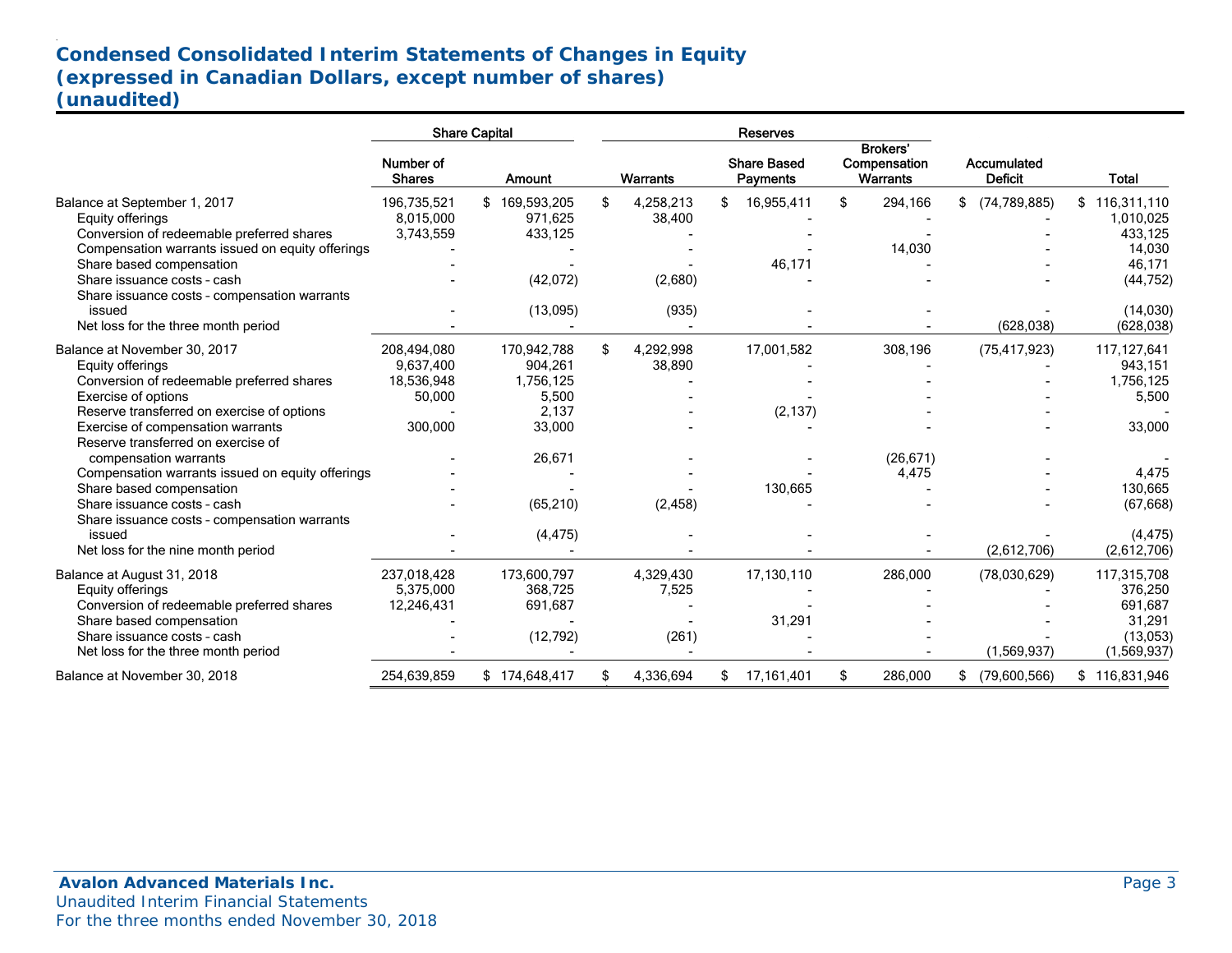#### . **Condensed Consolidated Interim Statements of Cash Flows (expressed in Canadian Dollars) (unaudited)**

|                                                                                  | <b>Three Months Ended</b><br>November 30, |    |                                    |  |
|----------------------------------------------------------------------------------|-------------------------------------------|----|------------------------------------|--|
|                                                                                  | 2018                                      |    | 2017                               |  |
| <b>Operating Activities</b>                                                      |                                           |    |                                    |  |
| Cash paid to employees<br>Cash paid to suppliers<br>Interest received            | \$<br>(169, 674)<br>(177, 541)<br>13,941  | \$ | (410, 122)<br>(213, 390)<br>14,749 |  |
| Cash Used by Operating Activities                                                | (333, 274)                                |    | (608,763)                          |  |
| <b>Financing Activities</b>                                                      |                                           |    |                                    |  |
| Net proceeds from equity offerings<br>Net proceeds from issuance of note payable | 361,963<br>475,000                        |    | 986,043                            |  |
| Cash Provided by Financing Activities                                            | 836,963                                   |    | 986,043                            |  |
| <b>Investing Activities</b>                                                      |                                           |    |                                    |  |
| <b>Exploration and evaluation assets</b><br>Property, plant and equipment        | (151, 621)<br>(38, 396)                   |    | (357, 759)<br>(64, 590)            |  |
| Cash Used by Investing Activities                                                | (190, 017)                                |    | (422,349)                          |  |
| <b>Change in Cash and Cash Equivalents</b>                                       | 313,672                                   |    | (45,069)                           |  |
| Foreign Exchange Effect on Cash                                                  | (2,021)                                   |    | 398                                |  |
| Cash and Cash Equivalents - beginning of period                                  | 319,057                                   |    | 1,073,574                          |  |
| Cash and Cash Equivalents - end of period                                        | \$<br>630,708                             | \$ | 1,028,903                          |  |

Supplemental Cash Flow Information (note 15)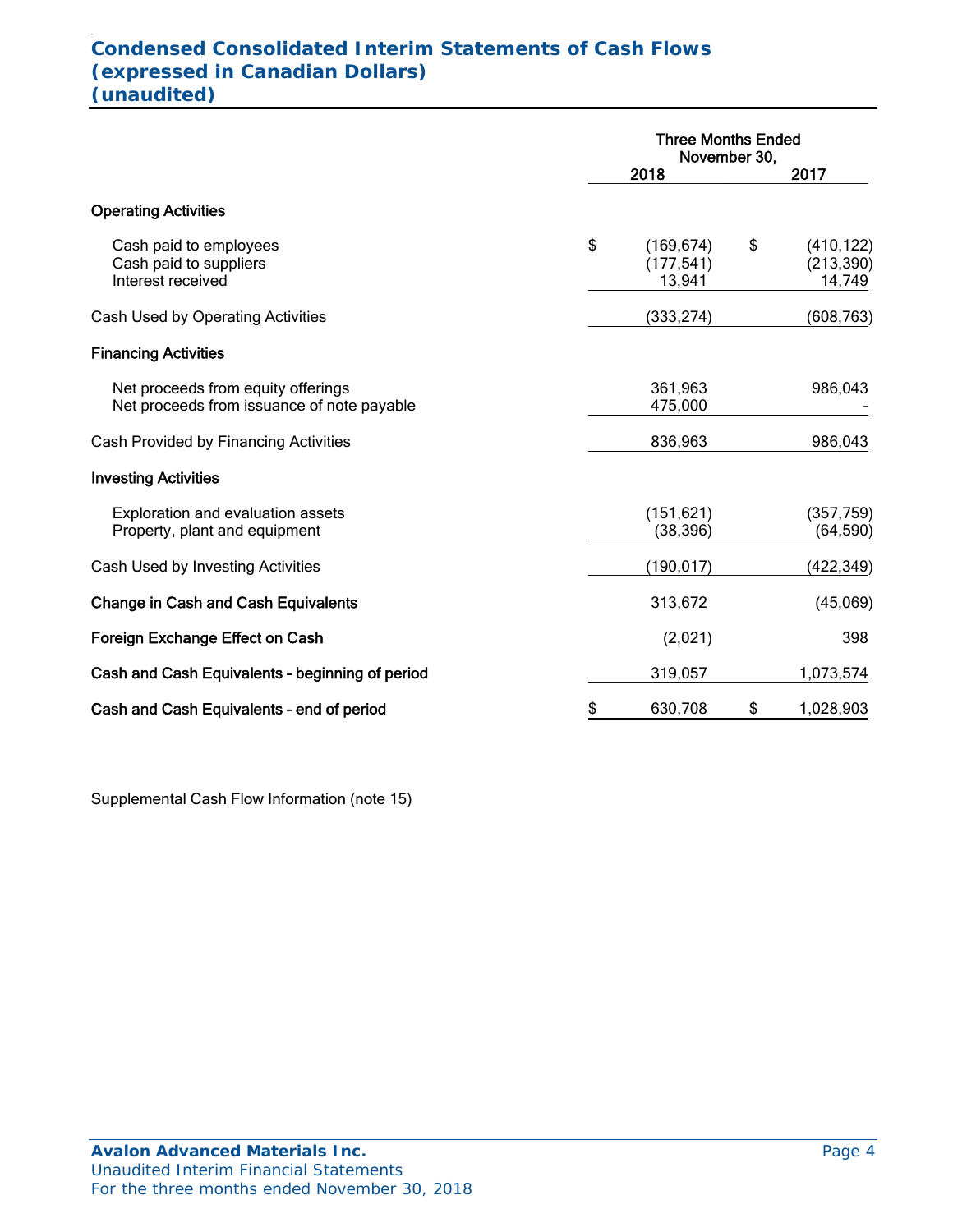## **1. Nature of Operations and Going Concern Uncertainty**

Avalon Advanced Materials Inc. ("Avalon") is a publicly listed company incorporated in Canada and continued under the *Canada Business Corporations Act*. Avalon's common shares are listed on the Toronto Stock Exchange (the "TSX") (TSX: AVL), on the OTCQB® Best Market (OTCQB: AVLNF), and the Frankfurt Stock Exchange in Germany.

The registered address, principal address and records office of Avalon is located at 130 Adelaide Street West, Suite 1901, Toronto, Ontario, Canada, M5H 3P5.

Avalon, together with its subsidiaries (collectively, the "Company") is principally engaged in the acquisition, exploration, evaluation and development of specialty metal and mineral properties, located principally in Canada. To date, the Company has not earned any significant revenues.

The realization of amounts shown for its development asset – the Nechalacho Rare Earth Elements Project (the "Nechalacho REE Project") and its exploration and evaluation assets is dependent upon the discovery of economically recoverable reserves (where not already identified), the ability of the Company to obtain the necessary financing to develop these assets, and future profitable production or proceeds of disposition from these assets.

These unaudited condensed consolidated interim financial statements have been prepared in accordance with International Financial Reporting Standards ("IFRS") as issued by the International Accounting Standards Board ("IASB") applicable to a going concern, which assumes the Company will continue to meet its obligations and discharge its liabilities in the normal course of business for the foreseeable future. Different bases of measurement may be appropriate when a company is not expected to continue operations for the foreseeable future. The Company is in the exploration and development stage and raises funds in the equity markets to conduct its business activities. The Company has incurred losses in the current and prior periods, with a net loss of \$1,569,937 for the three months ended November 30, 2018 (the "Quarter") and an accumulated deficit of \$79,600,566 as at November 30, 2018. The Company's cash and cash equivalents balance at November 30, 2018 was \$630,708, the working capital deficit was \$365,148. Excluding the deferred flow-through share premium of \$20,575, the Company's adjusted working capital deficit as at November 30, 2018 was \$344,573 (calculated by adding back the deferred flow-through share premium of \$20,575 to the working capital deficit of \$365,148).

Given the continuation of weak investor sentiment and capital market conditions in the junior resource sector, there exists an uncertainty as to the Company's ability to raise additional funds on favorable terms. This condition indicates the existence of a material uncertainty that raises substantial doubt about the Company's ability to continue as a going concern. As at November 30, 2018, the Company is required to incur additional Canadian exploration expenses ("CEE") of \$93,858 by December 31, 2019. This amount represents the remaining balance of the required expenditures resulting from the private placements completed in July 2018. The Company's expenditures on other discretionary exploration and development activities have some scope for flexibility in terms of amount and timing, which can be adjusted accordingly. Management intends to finance these expenditures over the next twelve months with funds currently on hand and through planned equity financings. In December 2018, the Company completed a private placement and issued 10,000,000 flow-through common shares for gross proceeds of \$700,000 and is required to incur CEE of \$700,000 by December 31, 2019 (in addition to the CEE requirement of \$93,858 noted above).

These unaudited condensed consolidated interim financial statements do not reflect the adjustments to the carrying values of assets and liabilities and the reported expenses and statement of financial position classifications that would be necessary should the going concern assumption be inappropriate, and those adjustments could be material.

These unaudited condensed consolidated interim financial statements have been reviewed and approved by the Company's Audit Committee and the Board of Directors on January 8, 2019.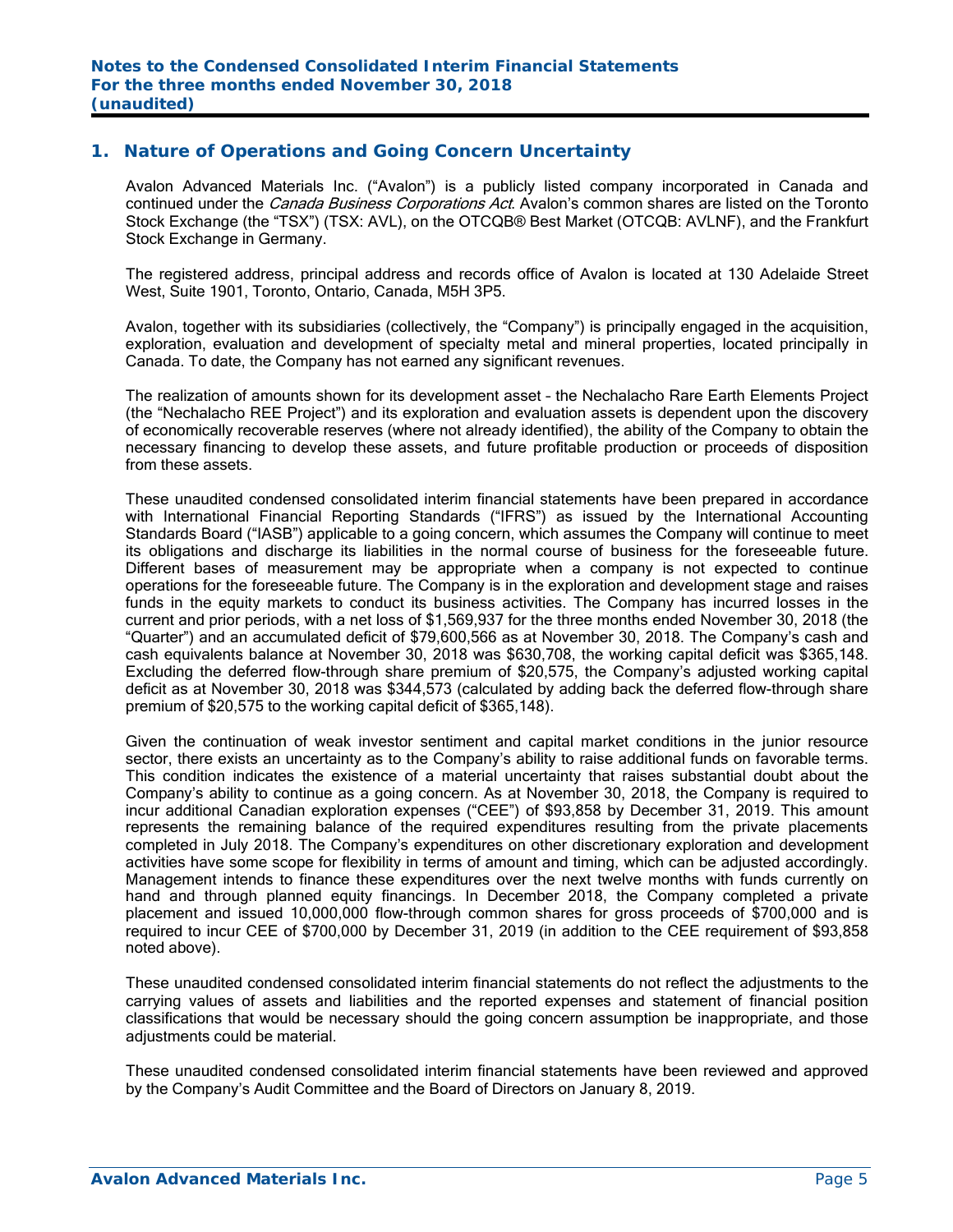# **2. Basis of Presentation**

#### *a) Statement of Compliance and Basis of Presentation*

These unaudited condensed consolidated interim financial statements, including comparatives, have been prepared in accordance with International Accounting Standards ("IAS") 34 Interim Financial Reporting, as issued by IASB.

These unaudited condensed consolidated interim financial statements do not contain all disclosures required by IFRS and accordingly should be read in conjunction with the Company's consolidated annual financial statements for the year ended August 31, 2018.

These unaudited condensed consolidated interim financial statements have been prepared on a going concern basis using the historical cost basis, except for certain financial instruments which are measured at fair value in accordance with the policies disclosed in Note 3 of the Company's consolidated annual financial statements for the year ended August 31, 2018.

#### *b) Basis of Consolidation*

These unaudited condensed consolidated interim financial statements include the accounts of the Company and the entities controlled by the Company. Control exists when the Company is exposed, or has rights, to variable returns from its involvement with the investee and has the ability to affect those returns through its power over the investee. The financial statements of subsidiaries are included in the consolidated financial statements from the date that control commences until the date that control ceases.

These unaudited condensed consolidated interim financial statements include the accounts of the Company and its wholly-owned subsidiaries, 8110131 Canada Inc., Nolava Minerals Inc. ("Nolava"), and Avalon Rare Metals Ltd. ("ARML"). Nolava and ARML are incorporated in the United States of America ("USA").

ARML has not carried on any significant operations since its inception. During the year ended August 31, 2012, 8110131 Canada Inc. acquired certain net smelter returns ("NSR") royalty interests in the Company's properties which were held by third parties. Nolava had held certain mining claims in Utah, USA and had conducted exploration work on those mining claims during fiscal year 2011 to fiscal year 2014. All intercompany transactions and balances have been eliminated on consolidation of the accounts.

#### **3. Significant Accounting Policies**

These unaudited condensed consolidated interim financial statements have been prepared using the same accounting policies, significant accounting judgments and estimates, and methods of computation as the annual consolidated financial statements of the Company as at and for the year ended August 31, 2018, as described in Note 3 of those financial statements, except for the adoption of the new accounting standards as described below:

#### *a) IFRS 9, Financial Instruments*

On September 1, 2018, the Company adopted IFRS 9, "Financial Instruments" ("IFRS 9") which replaces IAS 39, "Financial Instruments: Recognition and Measurement" ("IAS 39"). The retrospective adoption of IFRS 9 had no material impact to the Company's condensed consolidated interim financial statements.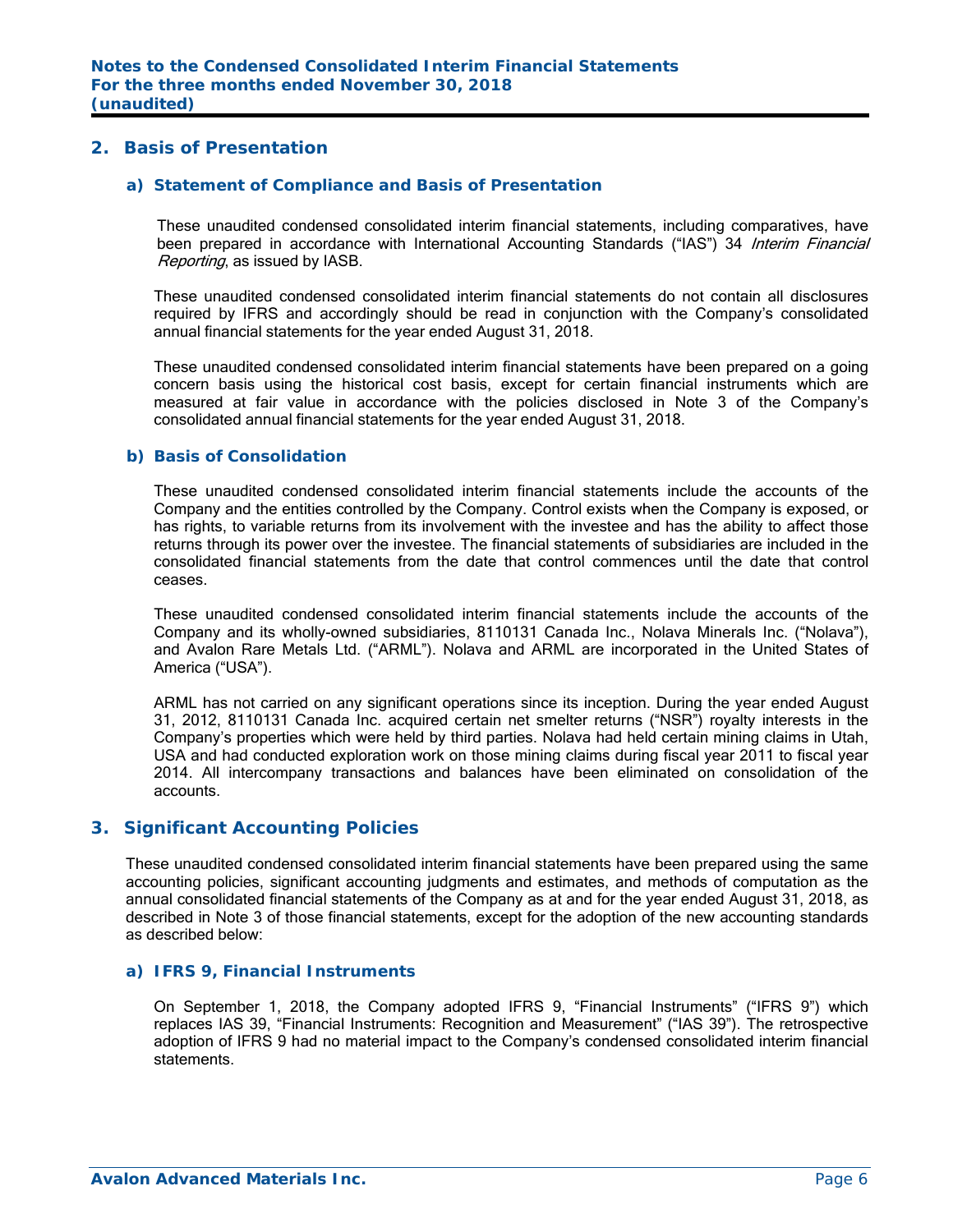# **3. Significant Accounting Policies (continued)**

IFRS 9 contains three principal classification categories for financial assets: measured at amortized cost; fair value through other comprehensive income ("FVTOCI"); or fair value through profit or loss ("FVTPL"). The classification of financial assets under IFRS 9 is generally based on the business model in which a financial asset is managed and its contractual cash flow characteristics. IFRS 9 eliminates the previous IAS 39 categories of held to maturity, loans and receivables and available for sale. IFRS 9 largely retains the existing requirements in IAS 39 for the classification and measurement of financial liabilities.

The following table shows the original measurement categories under IAS 39 and the new measurement categories under IFRS 9 for each class of the Company's financial assets and financial liabilities:

|                                                | <b>Measurement Category</b>                   |                |
|------------------------------------------------|-----------------------------------------------|----------------|
| <b>Financial Instrument</b>                    | <b>IAS 39</b>                                 | <b>IFRS 9</b>  |
|                                                | Loans and receivables at amortized cost       | Amortized cost |
| Cash and cash equivalents<br>Other receivables | Loans and receivables at amortized cost       | Amortized cost |
|                                                | Other financial liabilities at amortized cost | Amortized cost |
| Accounts payable<br><b>Accrued liabilities</b> | Other financial liabilities at amortized cost | Amortized cost |
| Convertible note payable                       | <b>FVTPL</b>                                  | <b>FVTPL</b>   |
| Convertible redeemable preferred shares        | <b>FVTPL</b>                                  | <b>FVTPL</b>   |
| Derivative liabilities                         | <b>FVTPL</b>                                  | <b>FVTPL</b>   |

There were no adjustments to the carrying amounts of the Company's financial instruments on the date of transition as a result of the transition from IAS 39 to IFRS 9.

#### *b) IFRS 15, Revenue from Contracts and Customers*

On September 1, 2018, the Company adopted IFRS 15, *Revenue from Contracts and Customers* ("IFRS 15"). IFRS 15 sets out the requirements for recognizing revenue that apply to all contracts with customers, except for contracts that are within the scope of the standards on leases, insurance contracts and financial instruments. IFRS 15 uses a control based approach to recognize revenue and establishes principles to address the nature, amount, timing and uncertainty of revenue and cash flows arising from an entity's contracts with customers. The Company currently does not have any operating revenue and therefore, the adoption of this new standard does not have any impact on the Company's consolidated financial statements.

#### **4. Recent Accounting Pronouncements**

The following pronouncement is issued but not yet effective:

#### *a) IFRS 16, Leases*

 IFRS 16, Leases ("IFRS 16") was issued by the IASB in January 2016, and will replace IAS 17 Leases. IFRS 16 specifies the methodology to recognize, measure, present and disclose leases. The standard provides a single lessee accounting model, requiring lessees to recognize assets and liabilities for all leases except for short-term leases and leases with low value assets. IFRS 16 substantially carries forward the lessor accounting requirements in IAS 17. IFRS 16 is effective for annual periods beginning on or after January 1, 2019, with early adoption permitted if IFRS 15 has also been adopted. A lessee will apply IFRS 16 to its leases either retrospectively to each prior reporting period presented; or retrospectively with the cumulative effect of initially applying IFRS 16 being recognized at the date of initial application. The Company is currently evaluating the impact of IFRS 16 on its consolidated financial statements.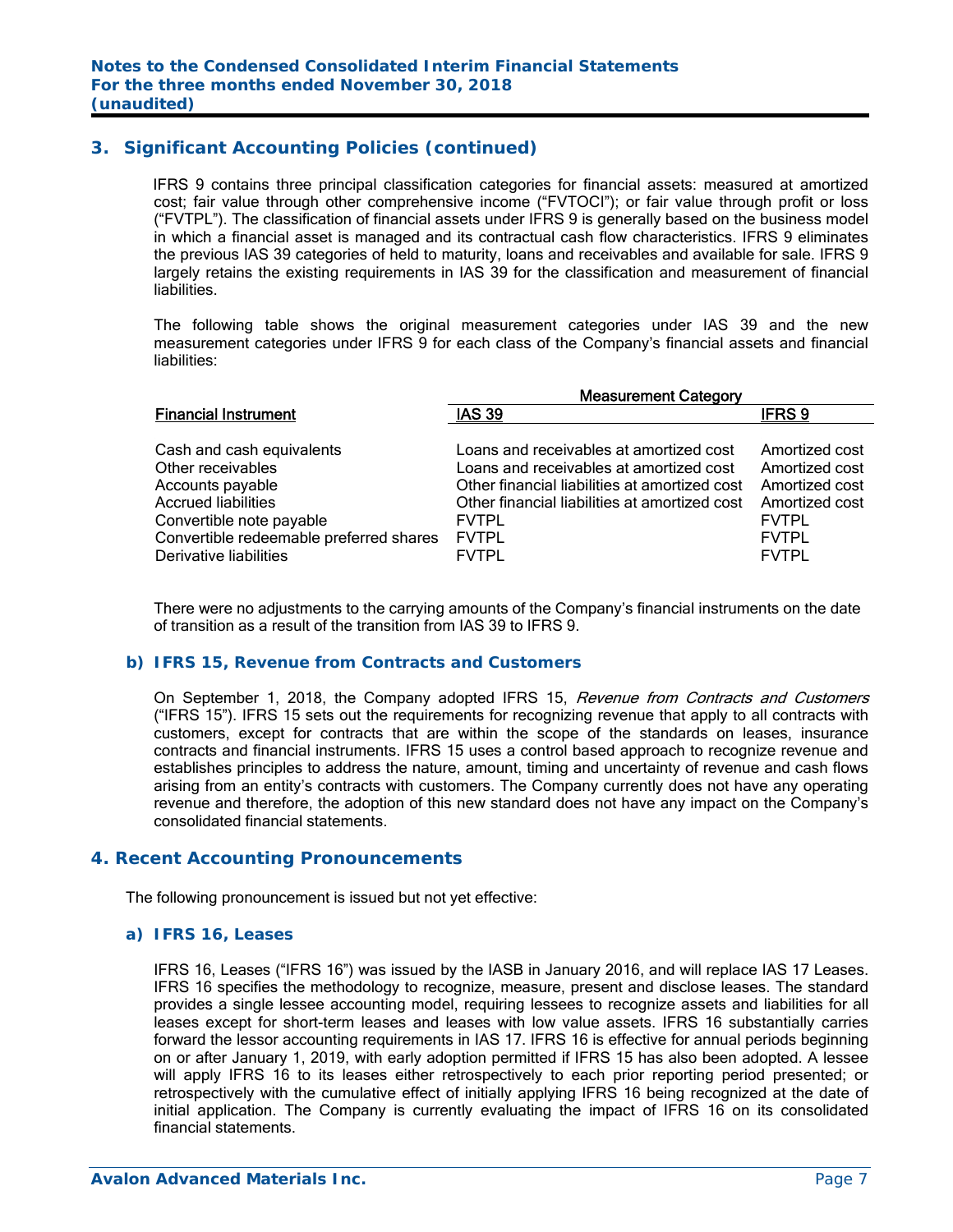# **5. Exploration and Evaluation Assets**

|                                                                                                                 | September 1,<br>2018<br><b>Expenditures</b> |  |                             |   | Impairment<br>Loss                               | November 30,<br>2018 |                                   |  |
|-----------------------------------------------------------------------------------------------------------------|---------------------------------------------|--|-----------------------------|---|--------------------------------------------------|----------------------|-----------------------------------|--|
| For the Quarter<br>Separation Rapids Lithium Project (a)<br>East Kemptville Tin-Indium Project (b)<br>Other (d) | 11,010,950<br>5,827,524<br>35.760           |  | 114,085<br>149,353<br>3.615 | S | $\overline{\phantom{0}}$<br>(639, 034)<br>$\sim$ |                      | 11,125,035<br>5,337,843<br>39,375 |  |
|                                                                                                                 | 16,874,234                                  |  | 267,053                     |   | (639.034)                                        |                      | 16,502,253                        |  |

#### For the year ended August 31, 2018

|                                                                                                                                    | September 1.<br>2017                  | <b>Expenditures</b>            | <b>Impairment</b><br>Loss                            | August 31,<br>2018                |
|------------------------------------------------------------------------------------------------------------------------------------|---------------------------------------|--------------------------------|------------------------------------------------------|-----------------------------------|
| For the year ended August 31, 2018<br>Separation Rapids Lithium Project (a)<br>East Kemptville Tin-Indium Project (b)<br>Other (d) | $9,523,610$ \$<br>5,322,422<br>15.000 | 1,487,340<br>505,102<br>20.760 | $\overline{\phantom{a}}$<br>$\overline{\phantom{a}}$ | 11,010,950<br>5,827,524<br>35,760 |
|                                                                                                                                    | 14,861,032                            | 2,013,202                      | $\overline{\phantom{0}}$                             | 16,874,234                        |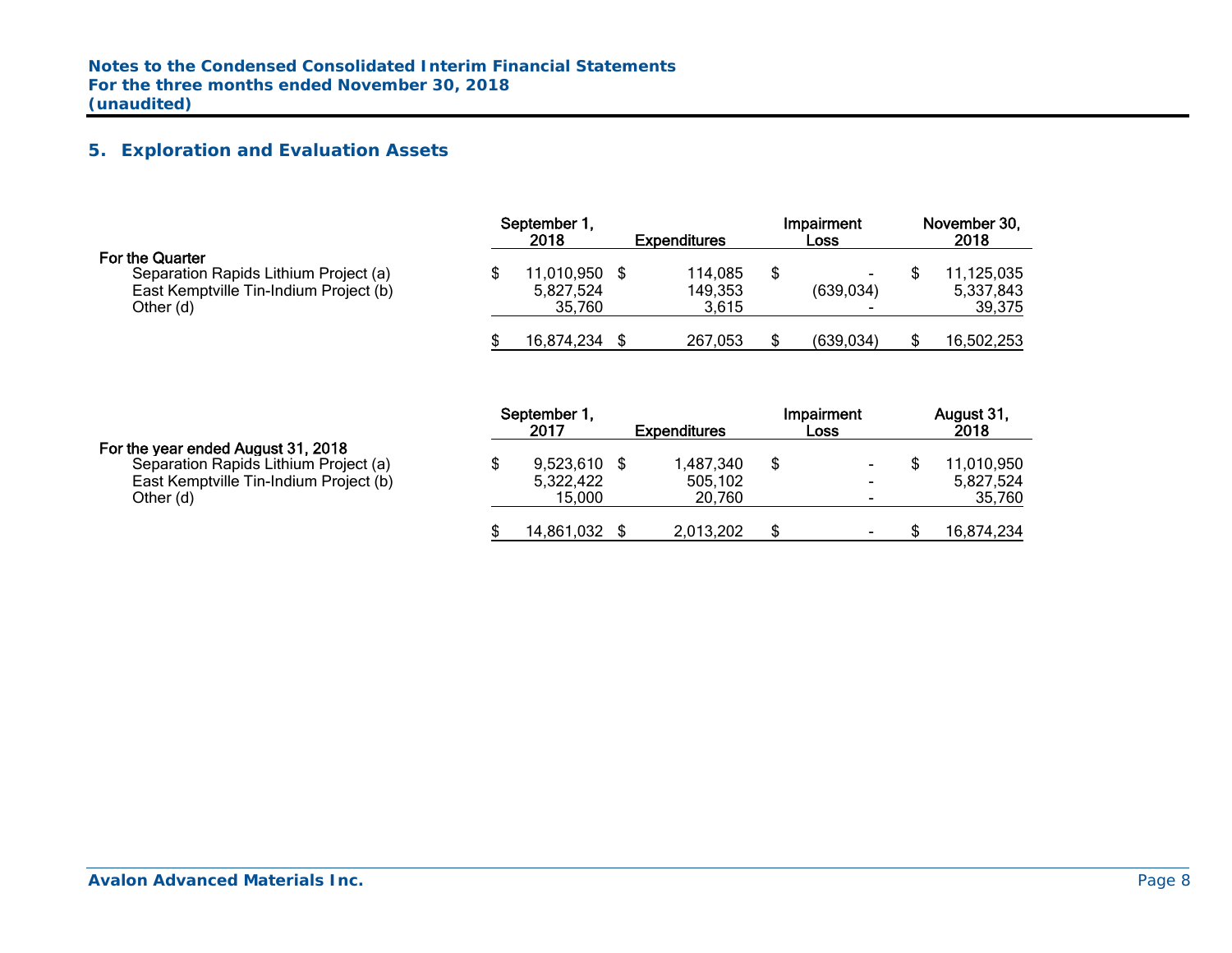# **5. Exploration and Evaluation Assets (continued)**

a) Separation Rapids Lithium Project, Ontario

The Company owns a 100% interest in certain mineral claims and a mining lease in the Kenora area of Ontario. During the year ended August 31, 2017, the Company acquired a 100% interest in seven mineral claims located adjacent to the north and west of the Company's existing Separation Rapids property and issued 500,000 common shares at the fair value of \$0.185 per share.

b) East Kemptville Tin-Indium Project, Nova Scotia

During the year ended August 31, 2007, the Company was granted a special exploration licence to search and prospect for all minerals except for coal, salt, potash and uranium within four claims in the East Kemptville area of Yarmouth, Nova Scotia. The special licence has been renewed multiple times since then.

In September 2014, the Company submitted an application for a new special licence reflecting the entire original mine site. During the quarter ended May 31, 2015, by Order in Council, the Government of Nova Scotia approved an application for a new special licence reflecting the entire original mine site. The current special licence has a term of three years beginning February 2, 2015 and is renewable for an additional two one-year periods. The Special Licence was renewed during the year ended August 31, 2018 and the Company continues the process toward applying for a mining lease to replace the Special Licence and secure full surface tenure.

The Company also had a number of regular exploration licences covering certain claims in the same proximity to the claims covered under the special exploration licence. During the Quarter, the Company decided not to renew three of these peripheral exploration licences and is unlikely to renew the one remaining exploration licence in September 2019. Accordingly the costs incurred to-date of \$639,034 on the mineral claims under the exploration licences had been written off as an impairment loss during the Quarter.

c) Warren Township Anorthosite Project, Ontario

The Company owns a 100% interest in certain claims located near Foleyet, Ontario, which were staked by the Company during the year ended August 31, 2003. During the year ended August 31, 2013, the Company entered into a Mining Lease with the Province of Ontario under the Mining Act of Ontario covering these claims.

No substantial work has been carried out on the Warren Township project during the last five years and no work was planned or budgeted for fiscal 2019. In addition, no new potential customer has been identified for the project's calcium feldspar product. The current outlook as at November 30, 2018 for the Warren Township project remains unchanged. It is management's view that the fair value of this project has been significantly impaired and has estimated the recoverable amount of this project as at November 30, 2018 to be \$nil.

d) Other Resource Properties

The Company has a 100% interest in several claims in the Lilypad Cesium Property, a 2.0% NSR interest in certain claims of the East Cedartree Gold Property located near Kenora, Ontario, and a 2.4% NSR interest in the Wolf Mountain Platinum-Palladium Project.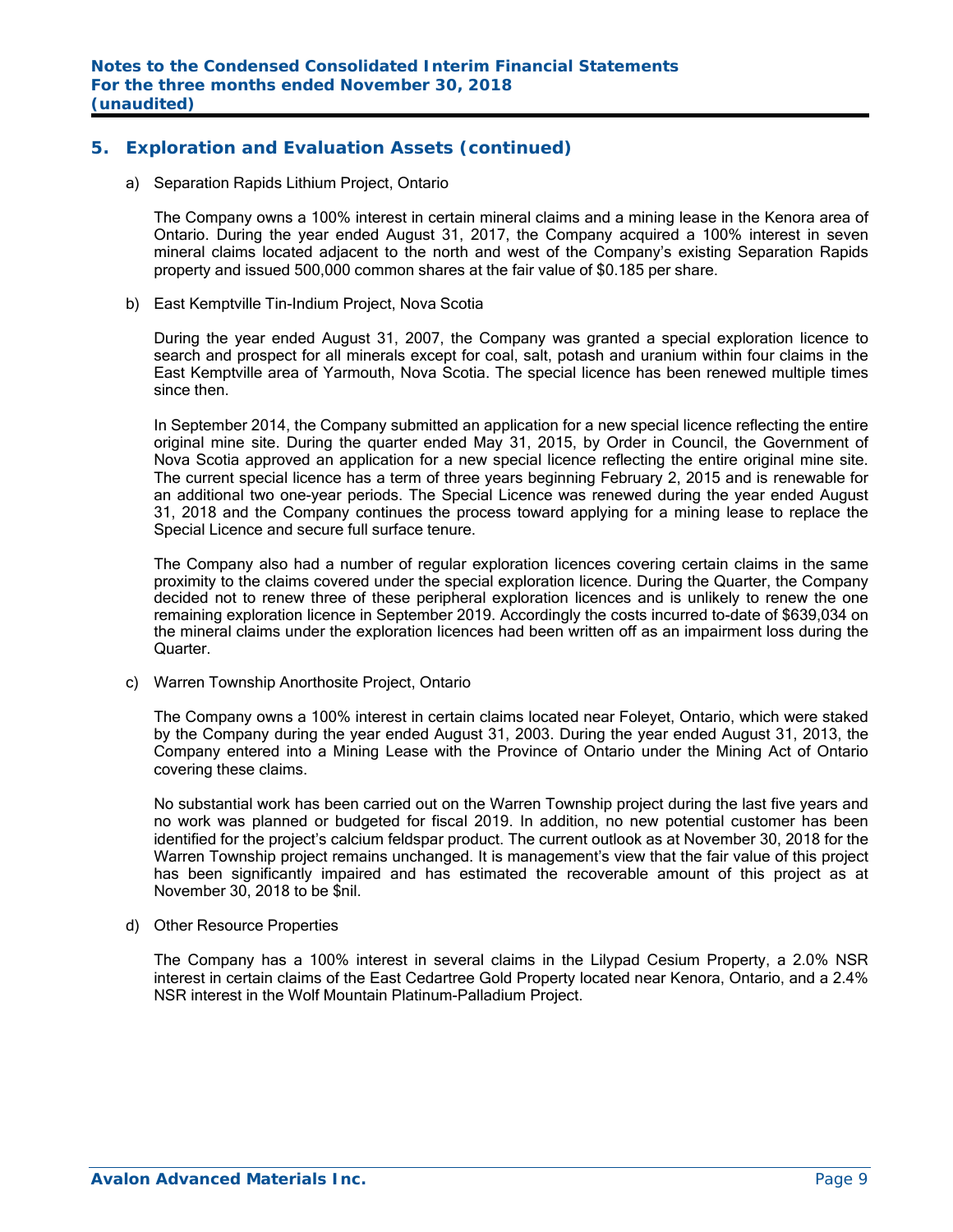# **6. Property, Plant and Equipment**

| Nechalacho<br><b>REE Project</b> |     |         |                     |         |                                               | <b>Land and</b> |                           |                |                                           |                |                                  | Total         |
|----------------------------------|-----|---------|---------------------|---------|-----------------------------------------------|-----------------|---------------------------|----------------|-------------------------------------------|----------------|----------------------------------|---------------|
|                                  |     |         |                     |         |                                               |                 |                           |                |                                           |                |                                  |               |
| \$103,618,668                    | \$  | 646,860 | \$                  | 218,090 | \$                                            | 74,455          | \$                        | 683,859        | \$                                        | 94,594         |                                  | \$105,336,526 |
| 259,681                          |     |         |                     | 1,958   |                                               | 16,450          |                           | 11,673         |                                           |                |                                  | 289,762       |
| 103,878,349                      |     | 646,860 |                     | 220,048 |                                               | 90,905          |                           | 695,532        |                                           | 94,594         |                                  | 105,626,288   |
| 82,711                           |     |         |                     |         |                                               |                 |                           | $\blacksquare$ |                                           |                |                                  | 82,711        |
| \$103,961,060                    | \$  | 646,860 | \$                  | 220,048 | \$                                            | 90,905          | \$                        | 695,532        | \$                                        | 94,594         |                                  | \$105,708,999 |
|                                  |     |         |                     |         |                                               |                 |                           |                |                                           |                |                                  |               |
| \$<br>$\blacksquare$             | \$  | 243,029 | \$                  | 161,448 | \$                                            | 6,983           | \$                        | 622,606        | \$                                        | 94,594         | \$                               | 1,128,660     |
|                                  |     | 22,417  |                     | 18,538  |                                               | 3,384           |                           | 20,579         |                                           |                |                                  | 64,918        |
|                                  |     | 265,446 |                     | 179,986 |                                               | 10,367          |                           | 643,185        |                                           | 94,594         |                                  | 1,193,578     |
|                                  |     | 5,156   |                     | 3,068   |                                               | 806             |                           | 3,926          |                                           |                |                                  | 12,956        |
| \$                               |     | 270,602 | - \$                | 183,054 | \$                                            | 11,173          | S.                        | 647,111        | \$                                        | 94,594         | -SS                              | 1,206,534     |
|                                  |     |         |                     |         |                                               |                 |                           |                |                                           |                |                                  |               |
| \$103,878,349                    | \$  |         | \$                  | 40,062  | \$                                            | 80,538          | \$                        | 52,347         | \$                                        |                | \$                               | 104,432,710   |
| 103,961,060                      | \$  | 376,258 | \$                  |         | \$                                            |                 | \$                        |                | \$                                        | $\blacksquare$ |                                  | \$104,502,465 |
|                                  | (a) | - \$    | Airstrip<br>381,414 |         | Computer<br>and Office<br>Equipment<br>36,994 |                 | <b>Building</b><br>79,732 |                | <b>Exploration</b><br>Equipment<br>48,421 |                | Leasehold<br><b>Improvements</b> |               |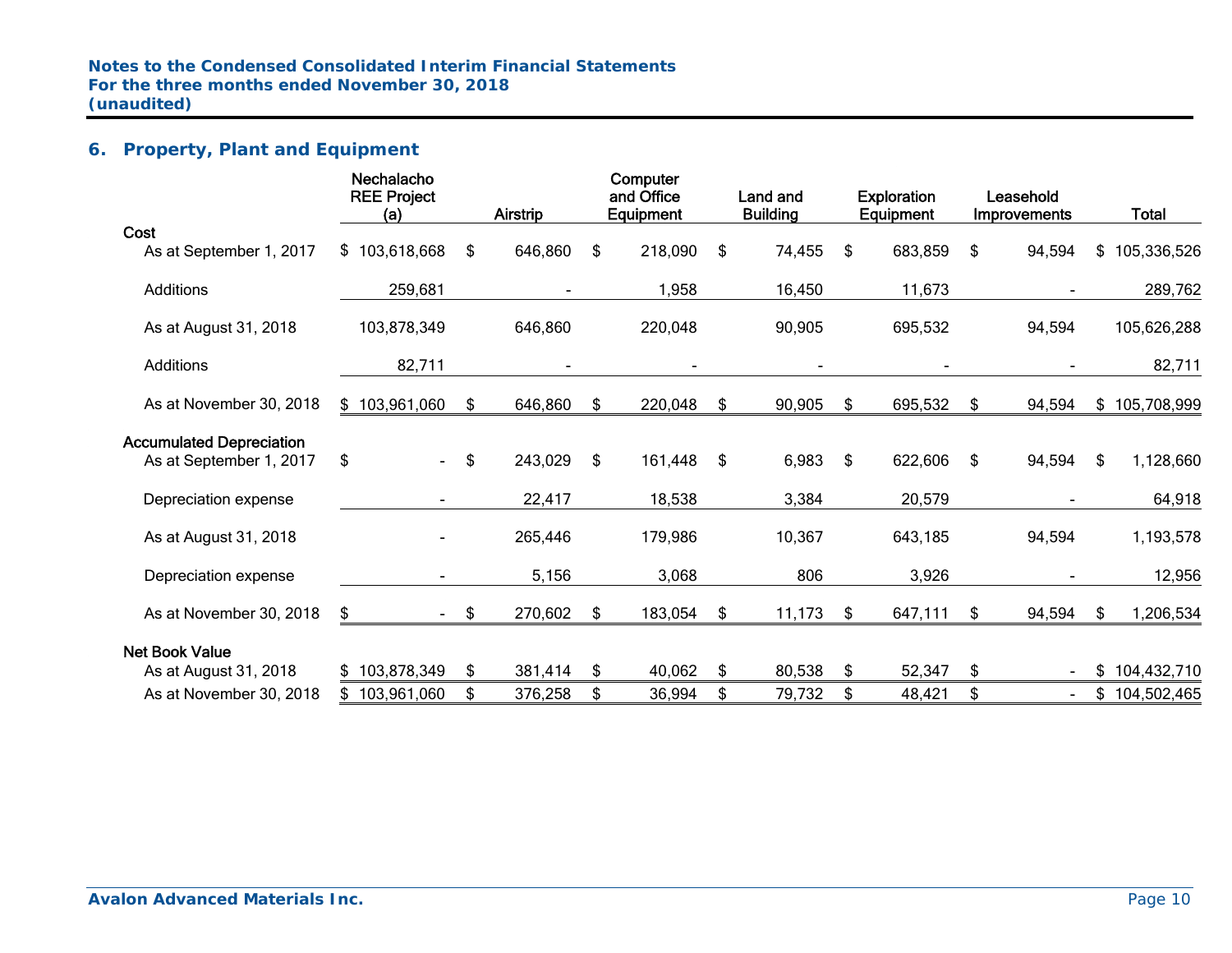# **6. Property, Plant and Equipment (continued)**

a) Nechalacho REE Project, Northwest Territories

During the year ended August 31, 2005, the Company acquired a 100% interest in five mining leases covering the Nechalacho rare earth elements deposit ("Nechalacho Deposit") located at Thor Lake in the Mackenzie Mining District of the Northwest Territories. In addition, three mineral claims were staked in 2009 to cover favorable geology to the west of the mining leases.

The property is subject to an underlying 2.5% net smelter returns ("NSR") royalty agreement which can be bought back at the principal amount of \$150,000 compounded annually at the average Canadian prime rate from May 2, 1982 to the buyback date, and which currently approximates \$1.46 million.

During the year ended August 31, 2012, the Company entered into an accommodation agreement (the "Accommodation Agreement") with the Deninu K'ue First Nation ("DKFN"). The DKFN is one of three Akaitcho bands who have used, occupied and have constitutionally protected aboriginal rights with respect to the lands on which the Nechalacho Deposit in the Northwest Territories is located.

The Accommodation Agreement provides for business and employment opportunities for the DKFN related to the Nechalacho Deposit and associated facilities in the Northwest Territories and contains measures to mitigate environmental and cultural impacts that may result from the project development. The Accommodation Agreement also commits the DKFN to supporting timely completion of the environmental assessment, permitting and development processes of the Nechalacho REE Project, and provides for the DKFN to participate in the project economics.

## **7. Deferred Flow-Through Share Premium**

A summary of the changes in the deferred flow-through share premium amount is set out below:

| Balance - September 1, 2017                            | \$  | 49.467     |
|--------------------------------------------------------|-----|------------|
| Increase relating to flow-through common shares issued |     | 220,922    |
| Decrease relating to CEE incurred                      |     | (218, 232) |
| Balance - August 31, 2018                              | \$  | 52,157     |
| Decrease relating to CEE incurred                      |     | (31,582)   |
| Balance - November 30, 2018                            | \$. | 20,575     |

#### **8. Convertible Note Payable**

On November 30, 2018, the Company issued a convertible note payable in the amount of \$500,000 to an entity managed by the Lind Partners ("Lind") (the "Note"). The Note has a term of two years with a maturity date of November 30, 2020 and accrued an interest amount of \$100,000 on the date of issuance, resulting in the Note to bear a face value of \$600,000 at issuance. Lind will be entitled to convert any outstanding amount of the face value of the Note into common shares commencing on May 26, 2019 at a conversion price equal to the higher of (a) 80% of the five day trailing value weighted average price ("VWAP") of the common shares prior to the date of conversion, and (b) the five day trailing VWAP of the shares prior to the date of conversion, less the maximum discount allowable in accordance with TSX rules (the "Conversion Feature"). The Company has floor price protection such that if any conversion results in an effective conversion price of less than \$0.05 per share, then the Company has the right to instead repay the amount that was subject to that conversion for a 5% premium. The Company also has the right to repurchase the Note at the outstanding face value at any time (the "Buyback Option").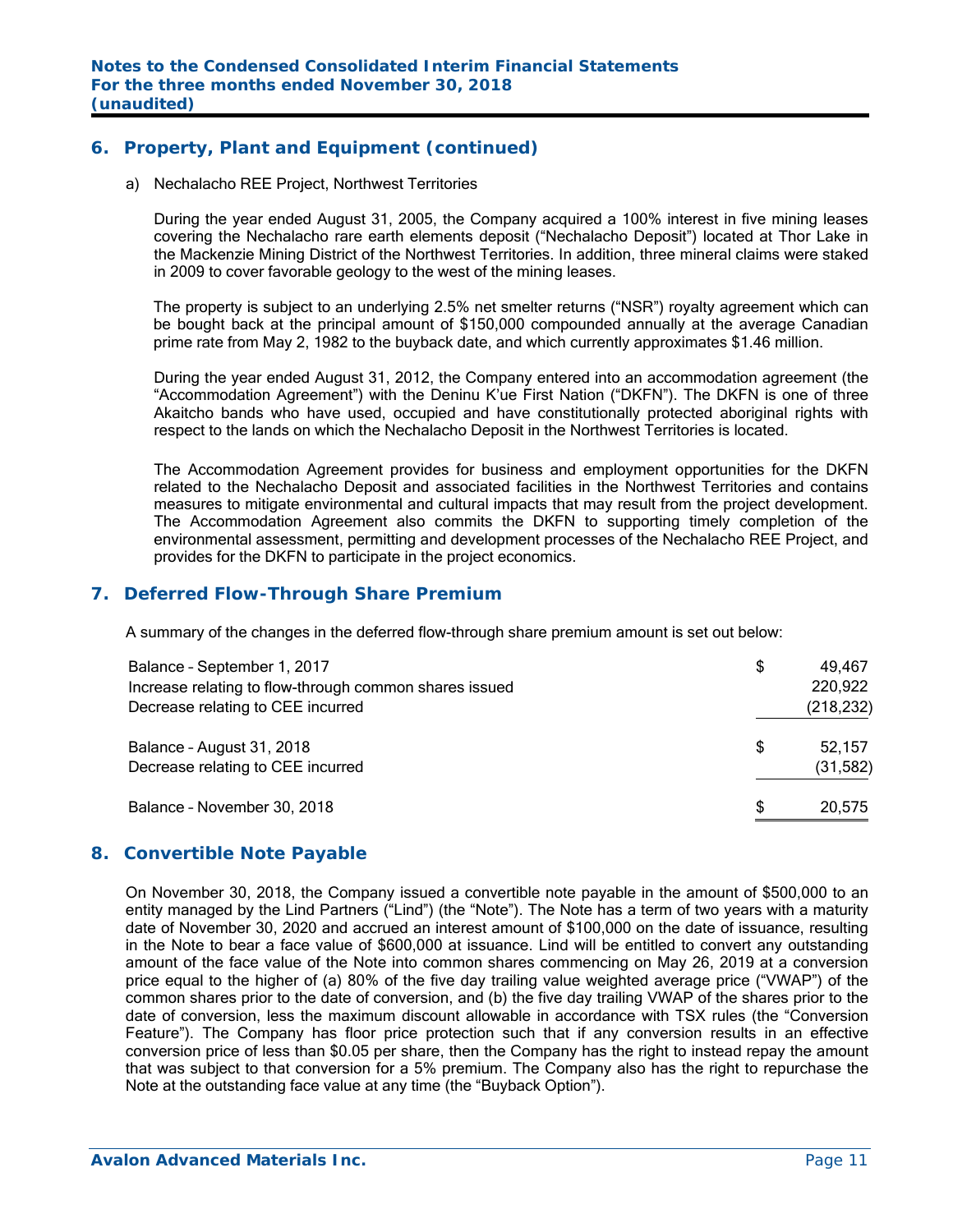## **8. Convertible Note Payable (continued)**

In conjunction with the issuance of the Note, Lind received a commitment fee of \$15,000 and 4,575,000 common share purchase warrants. Each warrant entitles the holder to purchase one common share of the Company at a price of \$0.07 per common share until November 30, 2021.

The Note is a hybrid instrument that contains multiple embedded derivatives including the Conversion Feature and Buyback Option.

The economic characteristics and risks of the Conversion Feature are different from that of the host contract (the Note) in that it allows Lind to convert the Note (a debt instrument) into the Company's common shares (an equity instrument) at a price per share equal to the higher of (a) 80% of the five day trailing VWAP of the shares prior to the date of conversion, and (b) the five day trailing VWAP of the shares prior to the date of conversion, less the maximum discount allowable in accordance with TSX rules, thus the Conversion Option can be measured separately from the Note. In addition, the number of common shares to be issued upon conversion is variable and does not meet the "a fixed amount of cash for a fixed number of equity instruments" requirement to be classified as an equity instrument. As such, the Company had designated the entire hybrid contract (the Note and all of the embedded derivatives) as a financial liability at FVTPL and are re-measured at each financial statement reporting date, with the resulting change in value being recorded as increase or decrease in fair value of convertible note payable in the consolidated statement of comprehensive loss.

As the Company has the Buyback Option to repurchase the Note at the outstanding face value, the total fair value of the Note at issuance is therefore \$600,000.

The exercise price of the warrant is subject to adjustment from time to time in the event of certain common share rights offering, such that the exercise of the warrants do not result in a fixed number of common shares being issued for a fixed amount of cash. As a result, the warrants had been classified as a financial liability at FVTPL and re-measured at each financial statement reporting date using the Black-Scholes pricing model, with the resulting change in value being recorded as increase or decrease in fair value of derivative liabilities in the consolidated statement of comprehensive loss.

The fair value of the warrants was estimated at \$44,199 at issuance, and this amount was allocated to the warrant component of this private placement. The fair value of the warrants was estimated using the Black-Scholes pricing model, with the following assumptions: expected dividend yield of Nil; risk free interest rate of 2.18%; expected life of 3.0 years; and expected volatility of 35%.

The fair values of the Note and the warrants at issuance totaled \$644,199 and the excess of this amount over the gross proceeds (\$500,000) of \$144,199 had been recorded as a financing transaction cost in the Statement of Comprehensive Loss.

#### **9. Convertible Redeemable Preferred Shares**

In March 2017, the Company entered into a preferred share purchase agreement (the "A1 Agreement") with an entity managed by Lind and issued 500 Series A1 Preferred Shares (the "A1 Preferred Shares") at a price of \$5,000 per share for gross proceeds of \$2,500,000. Pursuant to Canadian securities laws, the securities issuable under this private placement were subject to a hold period, which expired on July 11, 2017 (the "Hold Period").

The A1 Preferred Shares do not carry a dividend and have a redemption value that starts at \$5,000 per share and increases by \$250 per share each quarter over a 24 months period ending on March 10, 2019, to a cap of \$6,750 per share. The A1 Preferred Shares can be converted by Lind into common shares of the Company at a price per common share equal to 85% of the five-day volume weighted average price ("VWAP") of the common shares on the TSX immediately prior to the date that notice of conversion is given (the "Conversion Option").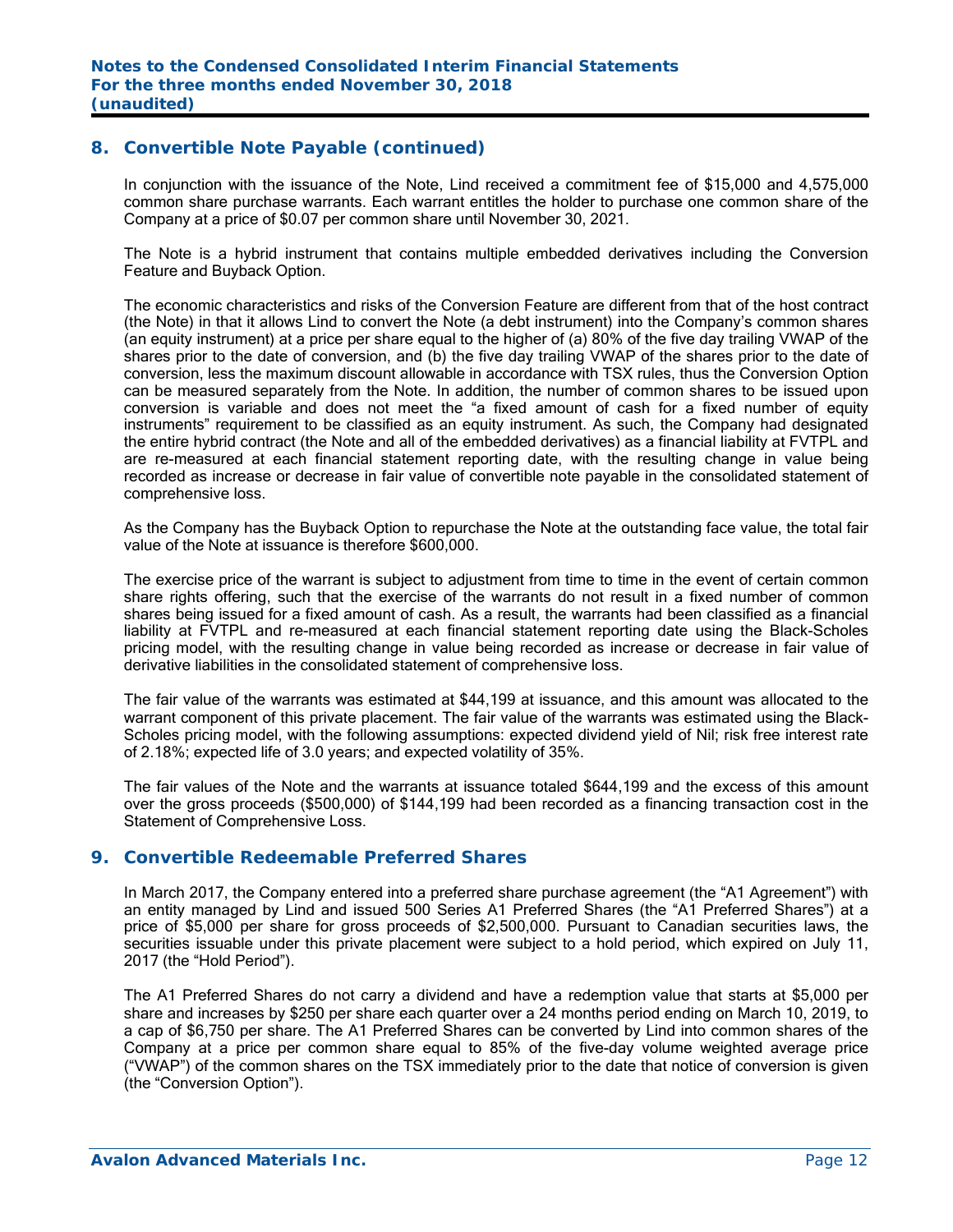In conjunction with this private placement, Lind received a commitment fee of \$125,000 and 6,900,000 common share purchase warrants (the "A1 Warrants"). Each A1 Warrant entitles the holder to purchase one common share of the Company at a price of \$0.23 per common share until March 10, 2022.

Lind has the basic right to convert 25 A1 Preferred Shares into common shares of the Company on a monthly basis, subject to certain conversion limits set out in the A1 Agreement, however Lind is permitted to convert up to 100 A1 Preferred Shares on a monthly basis in the event such amount does not exceed 20% of the Company's 20-day traded volume of common shares on the TSX immediately prior to the date of delivery of a conversion notice.

 Lind is also entitled to accelerate its conversion right to the full amount of the redemption value applicable at such time, or demand repayment of the applicable redemption value per share in cash (the "Put Option"), upon the occurrence of certain events as set out in the A1 Agreement (most of which are beyond the Company's control) (the "Redemption Events"). The triggering Redemption Events include certain key financial and non-financial conditions, which include change of control, insolvency and liquidity conditions etc. as defined in the Agreement. These Redemption Events also limit the Company from obtaining other debt or preferred share financings that are not junior to the A1 Preferred Shares other than certain projectrelated financings, as well as other at-the-market, equity lines or credit type of common share offerings, or convertible security financings where the price of the common share is not fixed at predetermined price. In addition, if the Redemption Event is a change of control event, the redemption amount will be equal to 110% of the applicable redemption amount at that time.

The Company has the right to redeem all of the outstanding A1 Preferred Shares at any time after the Hold Period at a 5% premium to the redemption value (the "Call Option"). The Company also has floor price protection such that if any conversion results in an effective conversion price of less than \$0.10 per common share, then the Company has the right to deny the conversion and instead redeem the A1 Preferred Shares that were subject to that conversion for the redemption amount in cash plus a 5% premium.

At any time while any A1 Preferred Shares are outstanding, Lind has the option of subscribing for up to an additional 165 Series A2 Preferred Shares at a price of \$5,000 per share and under the same terms and conditions as the initial financing, subject to certain triggering events and subject to the prior approval of the TSX ("Series A2 Option"). Lind will also receive a certain number of Series A2 warrants ("A2 Warrants") when it exercised the Series A2 Option. The number of A2 Warrants to be issued and the exercise price of A2 Warrants will be calculated by using similar formulas used in determining the number and the exercise price of the A1 Warrants.

The A1 Preferred Share is a hybrid instrument that contains multiple embedded derivatives: the Conversion Option, Put Option and Call Option.

The economic characteristics and risks of the Conversion Option are different from that of the host contract (the A1 Preferred Share) in that it allows Lind to convert the A1 Preferred Shares (a debt instrument) into the Company's common shares (an equity instrument) at a price per common share equal to 85% of the five day VWAP of the common share, thus the Conversion Option can be measured separately from the A1 Preferred Share. In addition, the number of common shares to be issued upon conversion is variable and does not meet the "a fixed amount of cash for a fixed number of equity instruments" requirement to be classified as an equity instrument. As such, the Company had designated the entire hybrid contract (the A1 Preferred Share and all of the embedded derivatives) as a financial liability at FVTPL and are re-measured at each financial statement reporting date, with the resulting change in value being recorded as increase or decrease in fair value of convertible redeemable preferred shares in the consolidated statement of comprehensive loss.

As the Company has the Call Option to redeem all of the outstanding A1 Preferred Shares at a 5% premium to the redemption value, the total fair value of the A1 Preferred Shares at issuance is therefore \$2,625,000.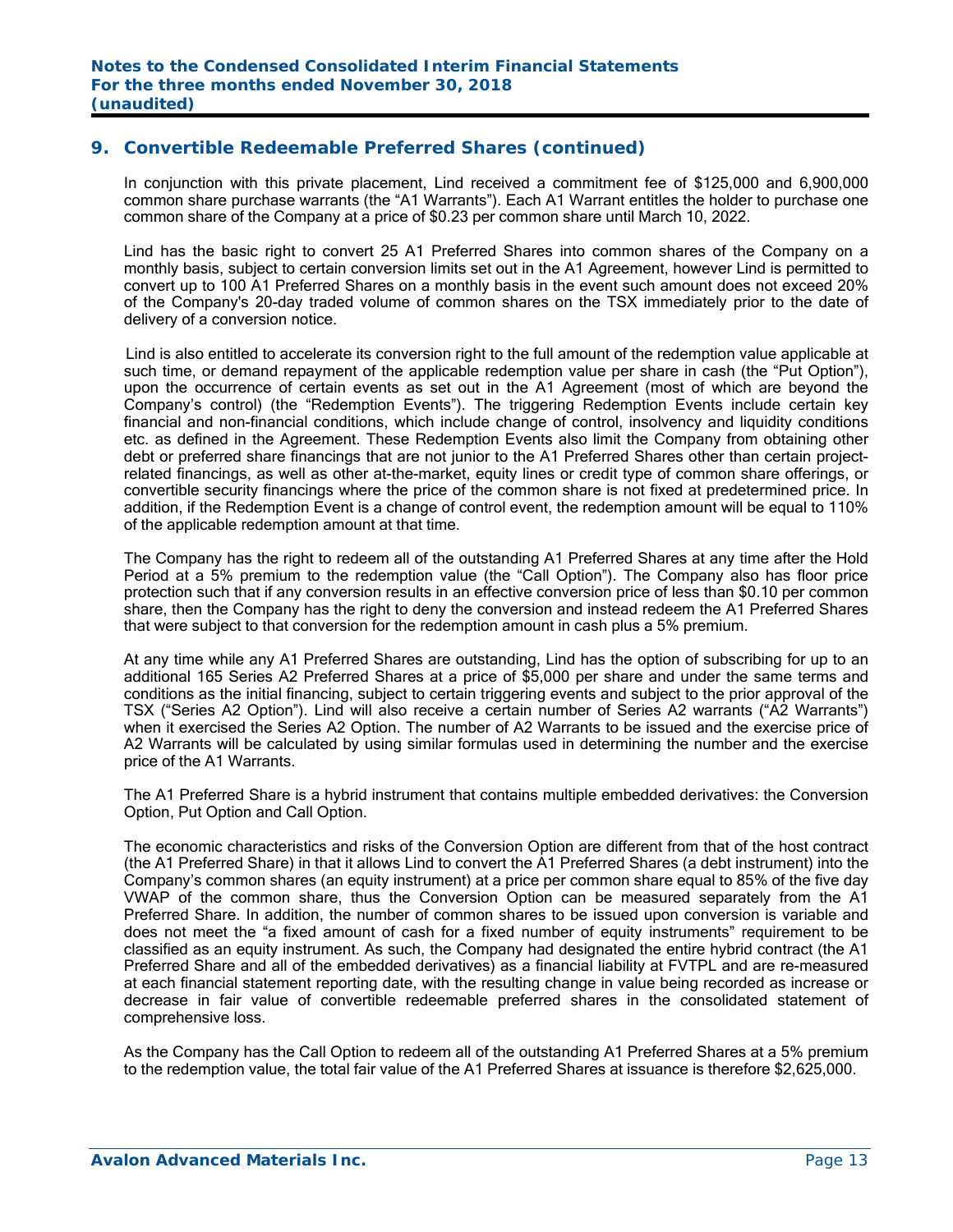The exercise price of the A1 Warrant is subject to adjustment from time to time in the event of certain common share rights offering, such that the exercise of the A1 Warrants do not result in a fixed number of common shares being issued for a fixed amount of cash. As a result, The A1 Warrant had been classified as a financial liability at FVTPL and re-measured at each financial statement reporting date using the Black-Scholes pricing model, with the resulting change in value being recorded as increase or decrease in fair value of derivative liabilities in the consolidated statement of comprehensive loss.

 The fair value of the A1 Warrants was estimated at \$236,488 (or \$0.0343 for each warrant) at issuance, and this amount was allocated to the warrant component of this private placement. The fair value of the A1 Warrant was estimated using the Black-Scholes pricing model, with the following assumptions: expected dividend yield of Nil; risk free interest rate of 1.10%; expected life of 4.0 years; and expected volatility of 35%.

In December 2017, the Company entered into a preferred share purchase agreement (the "B1 Agreement") with Lind and issued 300 Series B1 Preferred Shares (the "B1 Preferred Shares") at a price of \$5,000 per share for gross proceeds of \$1,500,000 in January 2018. Pursuant to Canadian securities laws, the securities issuable under this private placement were subject to a hold period, which expires on May 16, 2018 (the "B1 Hold Period").

In conjunction with this private placement, Lind received a commitment fee of \$75,000 and 6,250,000 common share purchase warrants (the "B1 Warrants"). Each B1 Warrant entitles the holder to purchase one common share of the Company at a price of \$0.15 per common share until January 15, 2023. Other than the exercise price and expiry date, the B1 Warrants bear the similar terms and conditions as the A1 Warrants.

The B1 Agreement is subject to essentially the same terms and conditions as the A1 Agreement and the B1 Preferred Shares bear the same essential features of the A1 Preferred Shares including the rate and amount of the increase in the redemption value, the conversion option, put option and call option etc.

 After the B1 Hold Period, Lind has the basic right to convert 15 B1 Preferred Shares into common shares of the Company on a monthly basis, subject to certain conversion limits set out in the B1 Agreement, however Lind is permitted to convert up to 60 B1 Preferred Shares on a monthly basis in the event such amount does not exceed 20% of the Company's 20-day traded volume of common shares on the TSX immediately prior to the date of delivery of a conversion notice.

At any time while any B1 Preferred Shares are outstanding, Lind has the option of subscribing for up to an additional 100 Series B2 Preferred Shares at a price of \$5,000 per share and under the same terms and conditions as the initial B1 financing, subject to certain triggering events and subject to the prior approval of the TSX ("Series B2 Option"). Lind will also receive a certain number of Series B2 warrants ("B2 Warrants") when it exercises the Series B2 Option. The number of B2 Warrants to be issued and the exercise price of the B2 Warrants will be calculated by using similar formulas used in determining the number and the exercise price of the B1 Warrants.

As the B1 Preferred Shares bear the same essential features as the A1 Preferred Shares, the Company had designated the entire hybrid contract (the B1 Preferred Share and all of the embedded derivatives) as a financial liability at FVTPL in accordance with IAS 39 and re-measured at each financial statement reporting date.

As the Company has the Call Option to redeem all of the outstanding B1 Preferred Shares at any time after the B1 Hold Period at a 5% premium to the redemption value, the total fair value of the B1 Preferred Shares at issuance is therefore \$1,575,000.

Similar to the A1 Warrants, the exercise price of the B1 Warrants is subject to adjustment from time to time in the event of certain common share rights offering, as such, the B1 Warrants had been classified as a financial liability at FVTPL and re-measured at each financial statement reporting date using the Black-Scholes pricing model.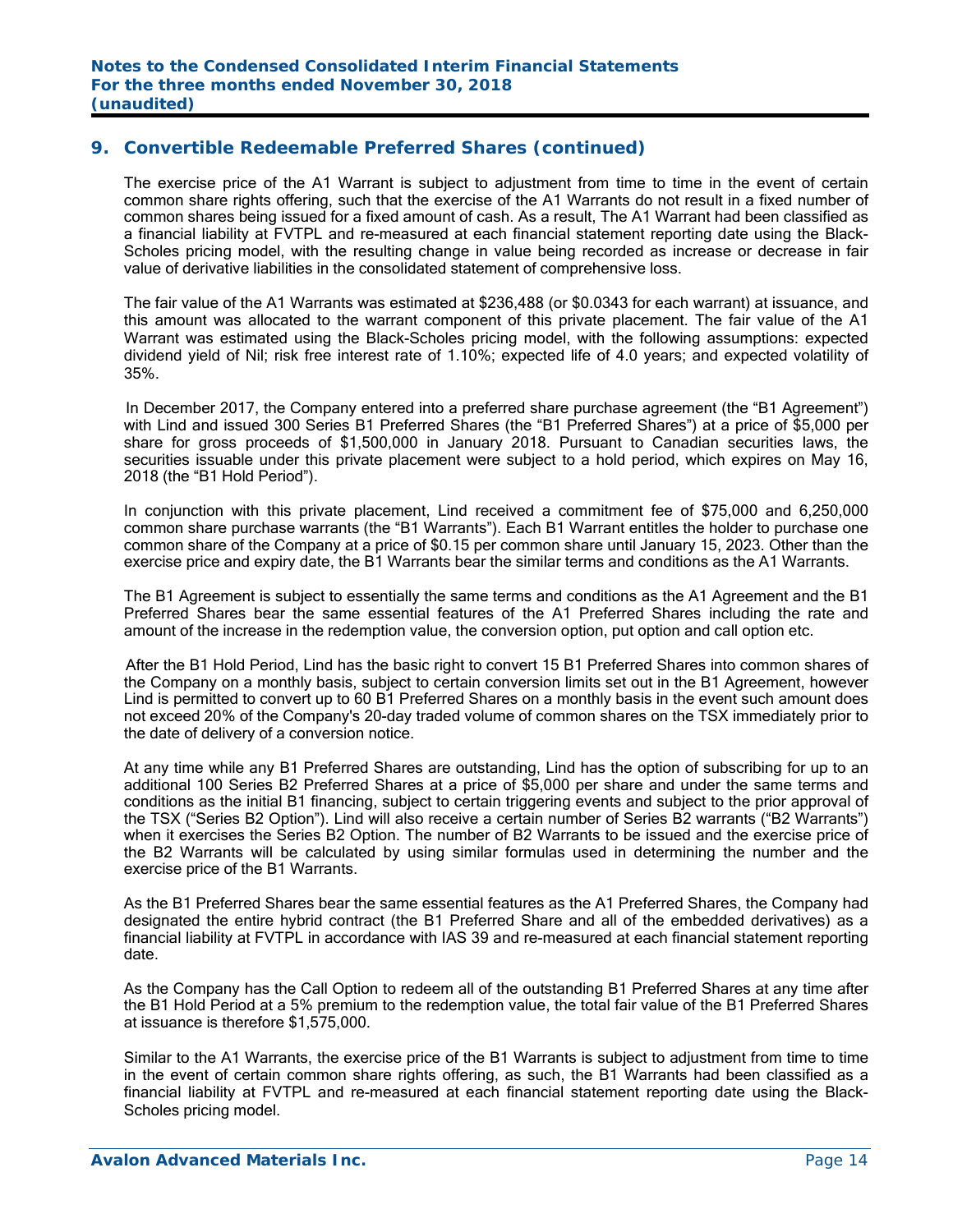The fair value of the B1 Warrants was estimated at \$283,525 (or \$0.0454 for each warrant) at issuance, and this amount was allocated to the warrant component of this private placement. The fair value of the B1 Warrant was estimated using the Black-Scholes pricing model, with the following assumptions: expected dividend yield of Nil; risk free interest rate of 1.94%; expected life of 4.0 years; and expected volatility of 35%.

 In June 2018, the Company entered into a preferred share purchase agreement (the "C1 Agreement") and issued 150 Series C1 Preferred Shares (the "C1 Preferred Shares") at a price of \$5,000 per share for gross proceeds of \$750,000. Pursuant to Canadian securities laws, the securities issuable under this private placement were subject to a hold period, which expires on October 30, 2018 (the "C1 Hold Period").

In conjunction with this private placement, Lind received a commitment fee of \$37,500 and 3,750,000 common share purchase warrants (the "C1 Warrants"). Each C1 Warrant entitles the holder to purchase one common share of the Company at a price of \$0.125 per common share until June 29, 2023. Other than the exercise price and expiry date, the C1 Warrants bear the similar terms and conditions as the A1 Warrants.

The C1 Agreement is subject to essentially the same terms and conditions as the A1 Agreement and the C1 Preferred Shares bear the same essential features of the A1 Preferred Shares including the rate and amount of the increase in the redemption value, the conversion option, put option and call option etc.

 After the C1 Hold Period, Lind has the basic right to convert 10 C1 Preferred Shares into common shares of the Company on a monthly basis, subject to certain conversion limits set out in the C1 Agreement, however Lind is permitted to convert up to 30 C1 Preferred Shares on a monthly basis in the event such amount does not exceed 20% of the Company's 20-day traded volume of common shares on the TSX immediately prior to the date of delivery of a conversion notice.

At any time while any C1 Preferred Shares are outstanding, Lind has the option of subscribing for up to an additional 50 Series C2 Preferred Shares at a price of \$5,000 per share and under the same terms and conditions as the initial C1 financing, subject to certain triggering events and subject to the prior approval of the TSX ("Series C2 Option"). Lind will also receive a certain number of Series C2 warrants ("C2 Warrants") when it exercises the Series C2 Option. The number of C2 Warrants to be issued and the exercise price of the C2 Warrants will be calculated by using similar formulas used in determining the number and the exercise price of the C1 Warrants.

As the C1 Preferred Shares bear the same essential features as the A1 Preferred Shares, the Company had designated the entire hybrid contract (the C1 Preferred Share and all of the embedded derivatives) as a financial liability at FVTPL in accordance with IAS 39 and re-measured at each financial statement reporting date.

As the Company has the Call Option to redeem all of the outstanding C1 Preferred Shares at any time after the C1 Hold Period at a 5% premium to the redemption value, the total fair value of the C1 Preferred Shares at issuance is therefore \$787,500.

Similar to the A1 Warrants, the exercise price of the C1 Warrants is subject to adjustment from time to time in the event of certain common share rights offering, as such, the C1 Warrants had been classified as a financial liability at FVTPL and re-measured at each financial statement reporting date using the Black-Scholes pricing model.

 The fair value of the C1 Warrants was estimated at \$73,679 (or \$0.0196 for each warrant) at issuance, and this amount was allocated to the warrant component of this private placement. The fair value of the C1 Warrant was estimated using the Black-Scholes pricing model, with the following assumptions: expected dividend yield of Nil; risk free interest rate of 2.00%; expected life of 4.0 years; and expected volatility of 35%.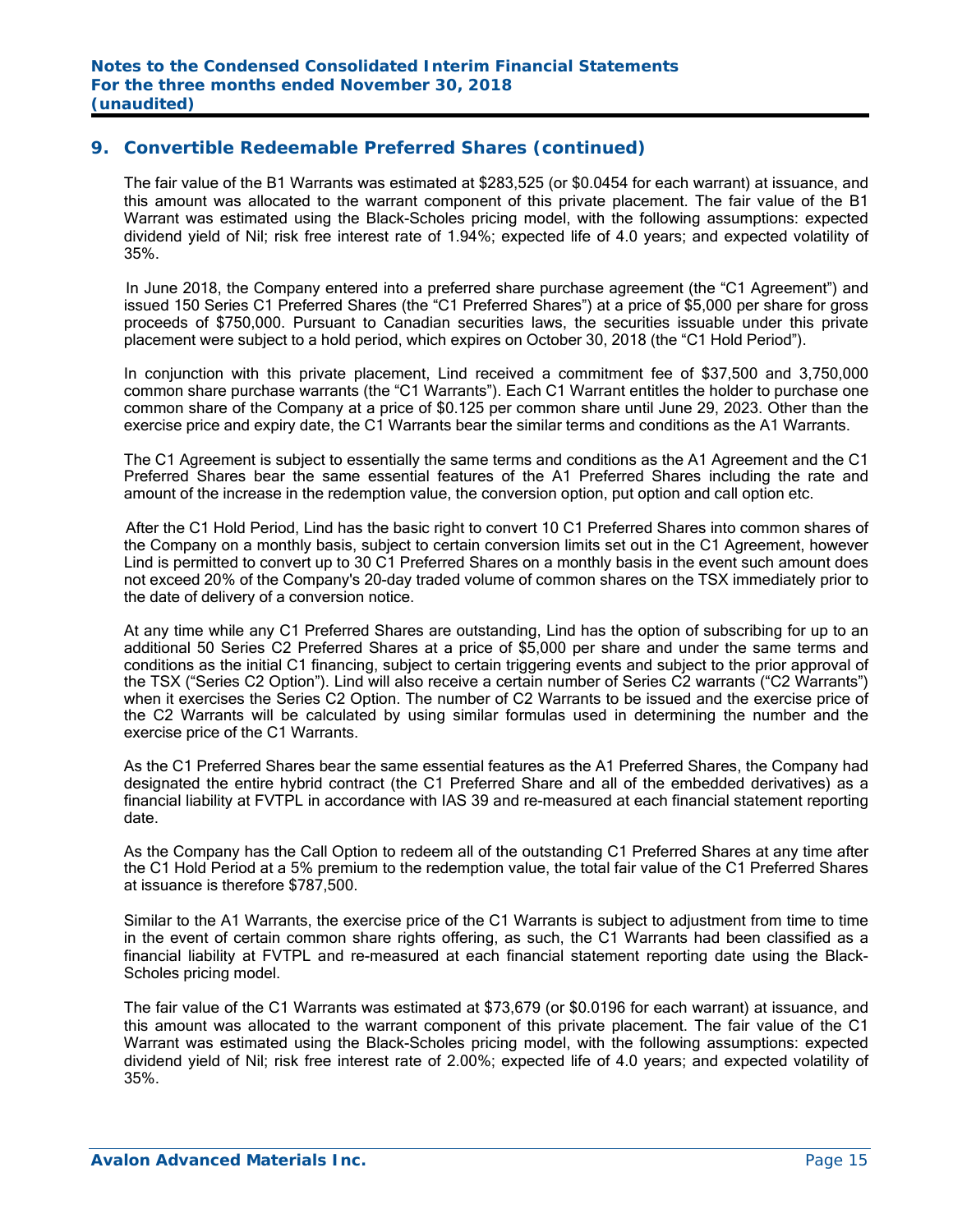A summary of the changes in the convertible redeemable preferred shares amount is set out below:

|                                                                                                                                              | <b>Number</b> | <b>Amount</b>                             |
|----------------------------------------------------------------------------------------------------------------------------------------------|---------------|-------------------------------------------|
| <b>A1 Preferred Shares</b><br>Balance - September 1, 2017<br>Increase in fair value<br>Converted to common shares                            | 480<br>(300)  | \$<br>2,646,000<br>385,875<br>(1,850,625) |
| Balance - August 31, 2018<br>Increase in fair value<br>Converted to common shares                                                            | 180<br>(55)   | 1,181,250<br>47,250<br>(375, 375)         |
| Balance - November 30, 2018                                                                                                                  | 125           | \$<br>853,125                             |
| <b>B1 Preferred Shares</b><br>Balance - September 1, 2017<br>Preferred shares issued<br>Increase in fair value<br>Converted to common shares | 300<br>(60)   | \$<br>1,575,000<br>149,625<br>(338, 625)  |
| Balance - August 31, 2018<br>Increase in fair value<br>Converted to common shares                                                            | 240<br>(35)   | 1,386,000<br>57,750<br>(206, 063)         |
| Balance - November 30, 2018                                                                                                                  | 205           | \$<br>1,237,687                           |
| <b>C1 Preferred Shares</b><br>Balance - September 1, 2017<br>Preferred shares issued                                                         | 150           | \$<br>787,500                             |
| Balance - August 31, 2018<br>Increase in fair value<br>Converted to common shares                                                            | 150<br>(20)   | 787,500<br>39,375<br>(110,250)            |
| Balance - November 30, 2018                                                                                                                  | 130           | \$<br>716,625                             |
|                                                                                                                                              | 460           | \$<br>2,807,437                           |

As at November 30, 2018, Lind has the right to convert all of the outstanding A1, B1 and C1 Preferred shares. The number of common shares to be issued would be 52,426,470 if all of the outstanding A1, B1 and C1 Preferred Shares had been converted into common shares based on the closing price of the Company's common shares on the TSX of \$0.06 on November 30, 2018.

#### **10. Derivative Liabilities**

The derivative liabilities consist of the warrants denominated in foreign currency, and certain warrants with exercise prices that are subject to adjustment from time to time in the event of certain common share rights offering.

The following table summarizes information concerning the derivative liabilities as at the beginning and end of the respective reporting periods: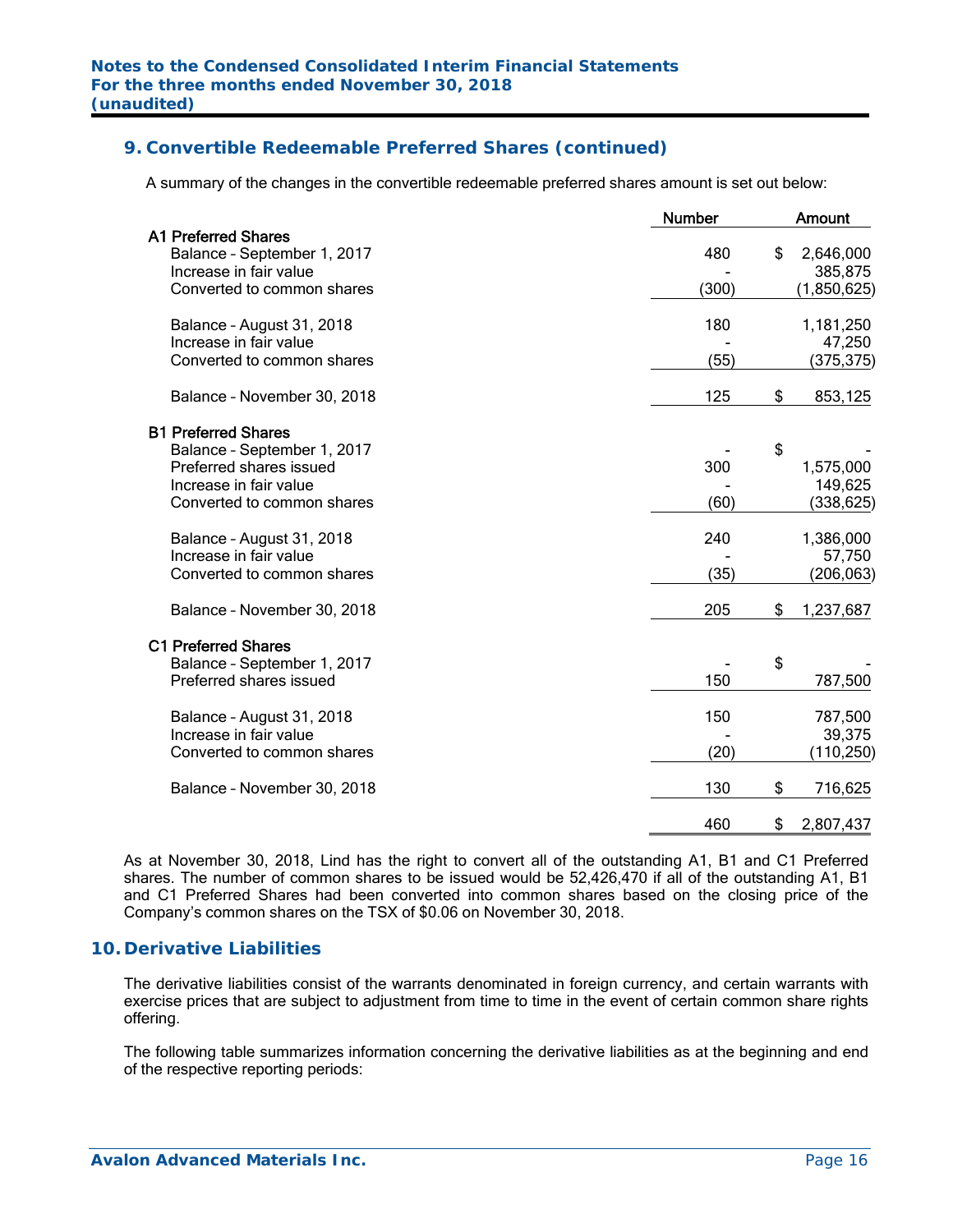# **10. Derivative Liabilities (continued)**

|                                                                                                                         | <b>Number</b><br>of Warrants | Amount                                |
|-------------------------------------------------------------------------------------------------------------------------|------------------------------|---------------------------------------|
| Warrants denominated in foreign currency<br>Balance - September 1, 2017<br>Decrease in fair value                       | 6,466,513                    | \$<br>181,671<br>(181,617)            |
| Balance - August 31, 2018<br>Decrease in fair value                                                                     | 6,466,513                    | 54<br>(53)                            |
| Balance - November 30, 2018                                                                                             | 6,466,513                    | \$                                    |
| Other warrants subject to potential price adjustment<br>Balance - September 1, 2017<br>Issued<br>Decrease in fair value | 6,900,000<br>10,000,000      | \$<br>133,162<br>357,204<br>(380,599) |
| Balance - August 31, 2018<br>Issued<br>Decrease in fair value                                                           | 16,900,000<br>4,575,000      | 109,767<br>44,199<br>(57, 380)        |
| Balance - November 30, 2018                                                                                             | 21,475,000                   | 96,586                                |
| <b>Total derivative liabilities</b>                                                                                     |                              | 96,587                                |

#### **11. Share Capital**

#### *a) Authorized*

The Company is presently authorized to issue an unlimited number of common shares without par value. The Company is also authorized to issue up to 25,000,000 preferred shares without par value, of which 950 have been issued and 460 are outstanding as at November 30, 2018.

#### *b) Common Shares*

In November 2018, the Company completed a private placement and issued 5,375,000 units at a price of \$0.07 per unit (the "Unit") for gross proceeds of \$376,250, of which 1,000,000 Units were subscribed by Mr. Donald Bubar, Director, President and CEO of the Company. Each unit was comprised of one common share and one half of one common share purchase warrant. Each whole warrant entitles the holder to acquire one common share at a price of \$0.12 for a period of two years from the closing date of the private placement (the "Closing Date"), or if the closing price of the common shares on the TSX is \$0.16 or higher for a period of twenty consecutive trading days after the Closing Date, the Company may, by notice to the holder (supplemented by a news release of general dissemination) reduce the expiry date of the warrants to not less than 30 days from the date of such notice.

Of the Unit price of \$0.07, \$0.069 was allocated to the common share component of the Unit and the balance of \$0.001 was allocated to the warrant component of the Unit. These values were allocated on a pro rata basis based on the closing trading price of the Company's common shares on the TSX on the closing date of the private placement, which was \$0.065, and the estimated fair value of a whole warrant of \$0.003. The fair value of the warrant was estimated using the Black-Scholes pricing model.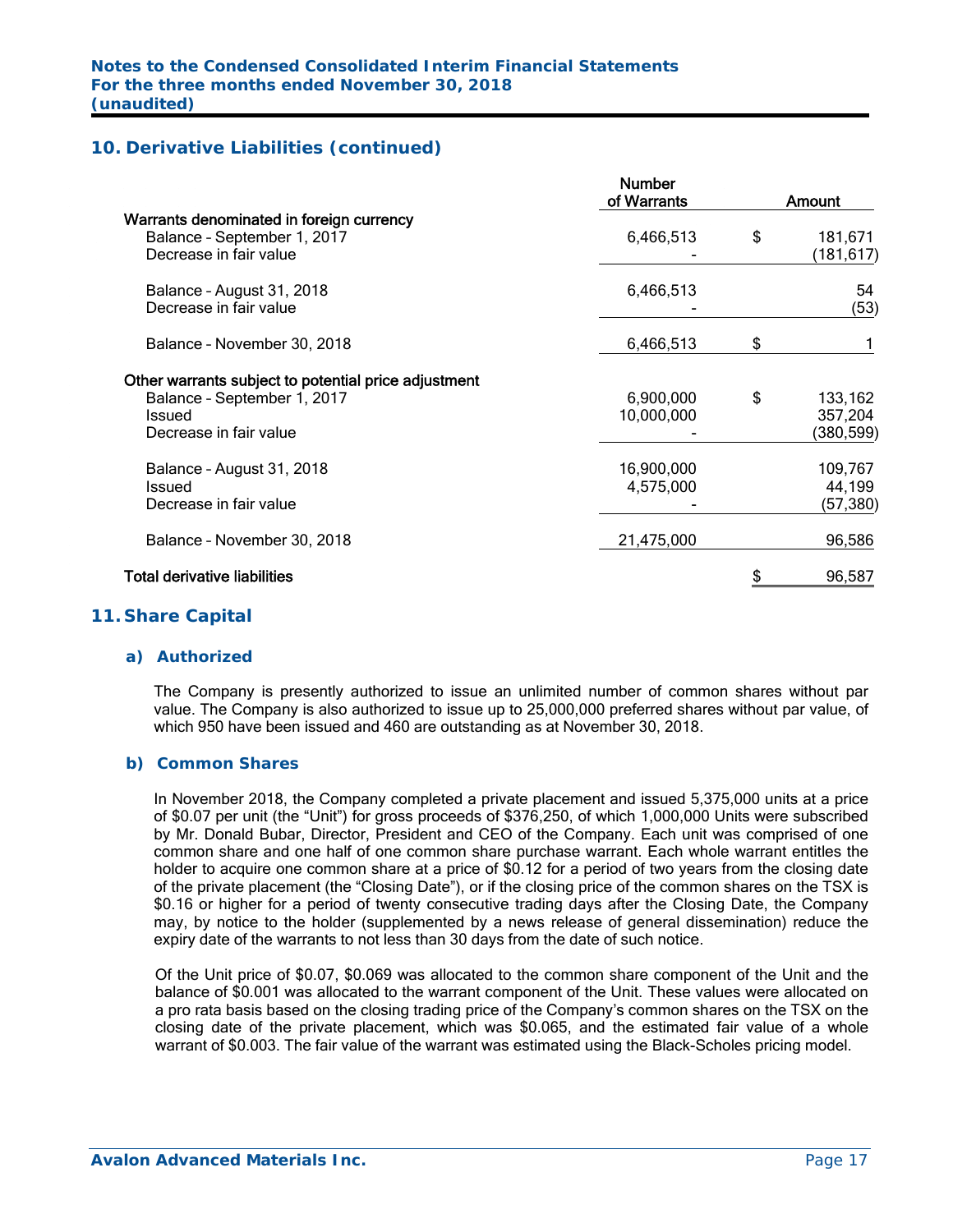#### *c) Warrants*

The following table reconciles the warrants outstanding to purchase common shares of the Company at the beginning and end of the respective reporting periods:

|                                     | <b>Number</b><br>of Warrants | Weighted<br>Average<br><b>Exercise Price</b> |       |  |  |
|-------------------------------------|------------------------------|----------------------------------------------|-------|--|--|
| Balance - September 1, 2017         | $9,990,000^{(1)}$            | S                                            | 0.169 |  |  |
| Issued pursuant to equity offerings | 6,550,000                    |                                              | 0.135 |  |  |
| Expired                             | (9,960,000)                  |                                              | 0.168 |  |  |
| Balance - August 31, 2018           | $6,580,000^{(1)}$            | S                                            | 0.136 |  |  |
| Issued pursuant to equity offerings | 2,687,500                    |                                              | 0.120 |  |  |
| Balance - November 30, 2018         | $9,267,500^{(1)}$            | S                                            | 0.131 |  |  |

 $<sup>(1)</sup>$  Does not include the additional warrants as disclosed below.</sup>

The outstanding warrants have a weighted average remaining contract life of 1.5 years.

The warrants reserve, included as a component of the consolidated statement of changes in equity, relates to equity settled instruments issued by the Company to various stakeholders.

As disclosed in Notes 8 and 9, the Company also has the following warrants outstanding as at November 30, 2018:

- i) 6,466,513 US\$ Warrants with an adjusted exercise price of US\$0.5223 per share and are exercisable until June 13, 2021;
- ii) 6,900,000 A1 Warrants with an exercise price of \$0.23 per share and are exercisable until March 10, 2022;
- iii) 6,250,000 B1 Warrants with an exercise price of \$0.15 per share and are exercisable until January 15, 2023;
- iv) 3,750,000 C1 Warrants with an exercise price of \$0.125 per share and are exercisable until June 29, 2023; and
- v) 4,575,000 warrants with an exercise price of \$0.07 per share and are exercisable until November 30, 2021.

The Company is also required to issue 20,000 warrants to the Northwest Territory Métis Nation in two equal installments of 10,000 warrants upon the Nechalacho REE Project meeting certain milestones.

#### *d) Share Based Payments*

The shareholders have approved a Stock Option Plan (the "Plan") that provides for the issue of up to 10% of the number of issued and outstanding common shares of the Company to eligible employees, directors and service providers of the Company.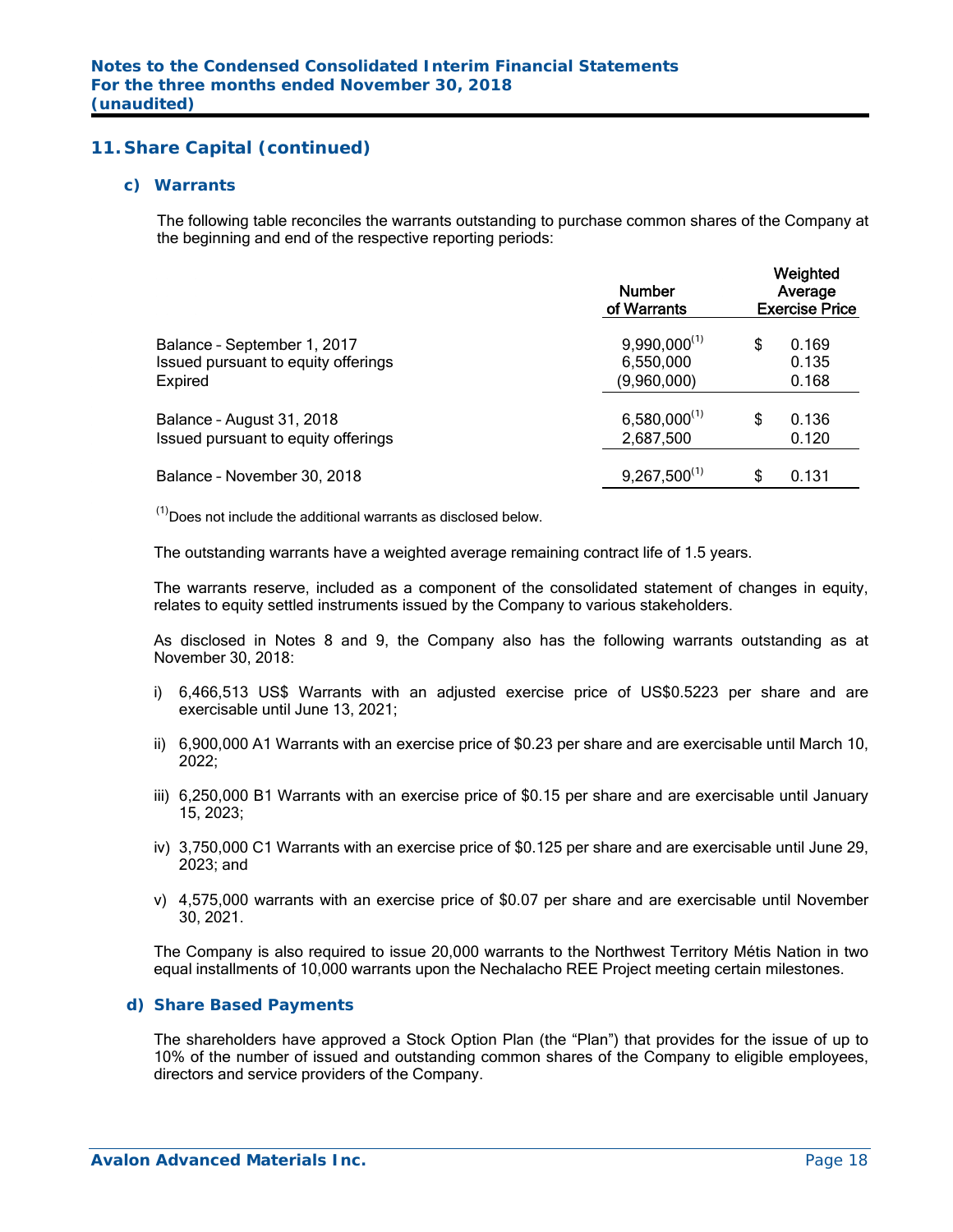The Plan authorizes the granting of options to purchase common shares of the Company at a price equal to or greater than the closing price of the shares on either the trading day prior to the grant or the day of the grant. The options generally vest over a period of one to four years, and generally have a term of two to five years (but can have a maximum term of up to 10 years).

The following table reconciles the stock options outstanding at the beginning and end of the respective reporting periods:

|                             | <b>Number</b><br>of Options | Weighted<br>Average<br><b>Exercise Price</b> |      |  |  |
|-----------------------------|-----------------------------|----------------------------------------------|------|--|--|
| Balance - September 1, 2017 | 10,335,000                  | \$                                           | 0.37 |  |  |
| Granted                     | 2,345,000                   |                                              | 0.12 |  |  |
| Exercised                   | (50,000)                    |                                              | 0.11 |  |  |
| Expired                     | (1,215,000)                 |                                              | 0.91 |  |  |
| Forfeited                   | (70,000)                    |                                              | 0.44 |  |  |
| Balance - August 31, 2018   | 11,345,000                  | \$                                           | 0.26 |  |  |
| Granted                     | 100,000                     |                                              | 0.10 |  |  |
| Expired                     | (1,400,000)                 |                                              | 0.17 |  |  |
| Balance - November 30, 2018 | 10,045,000                  | \$                                           | 0.27 |  |  |

As at November 30, 2018, there were 6,796,250 options vested (August 31, 2018 – 7,816,250) with an average exercise price of \$0.33 (August 31, 2018 - \$0.31).

The share based payments reserve, included as a component of the consolidated statement of changes in equity, relates to equity settled compensation options issued by the Company to its directors, officers, employees and consultants.

The estimated fair value of options earned during the Quarter was \$31,291 (2017 - \$46,171), of which \$1,296 (2017 - \$123) was capitalized to property, plant and equipment, \$3,890 (2017 - \$6,870) was capitalized as exploration and evaluation assets, \$Nil (2017 - \$400) was charged to operations as general exploration expenses with the balance of \$26,105 (2017 - \$38,778) charged to operations as share based compensation expense.

The fair value of each option granted is estimated at the time of grant using the Black-Scholes optionpricing model. The Black-Scholes option-pricing model requires the input of subjective assumptions, including expected life of the option award, share price volatility and other assumptions. The expected life of options granted is derived from historical data on employee exercises and post-vesting employment termination behavior. Expected volatility is based on the historic volatility of the Company's shares. These assumptions involve inherent uncertainties and the application of management judgment. In addition, the Company is required to estimate the expected forfeiture rate and only recognize expense for those options expected to vest.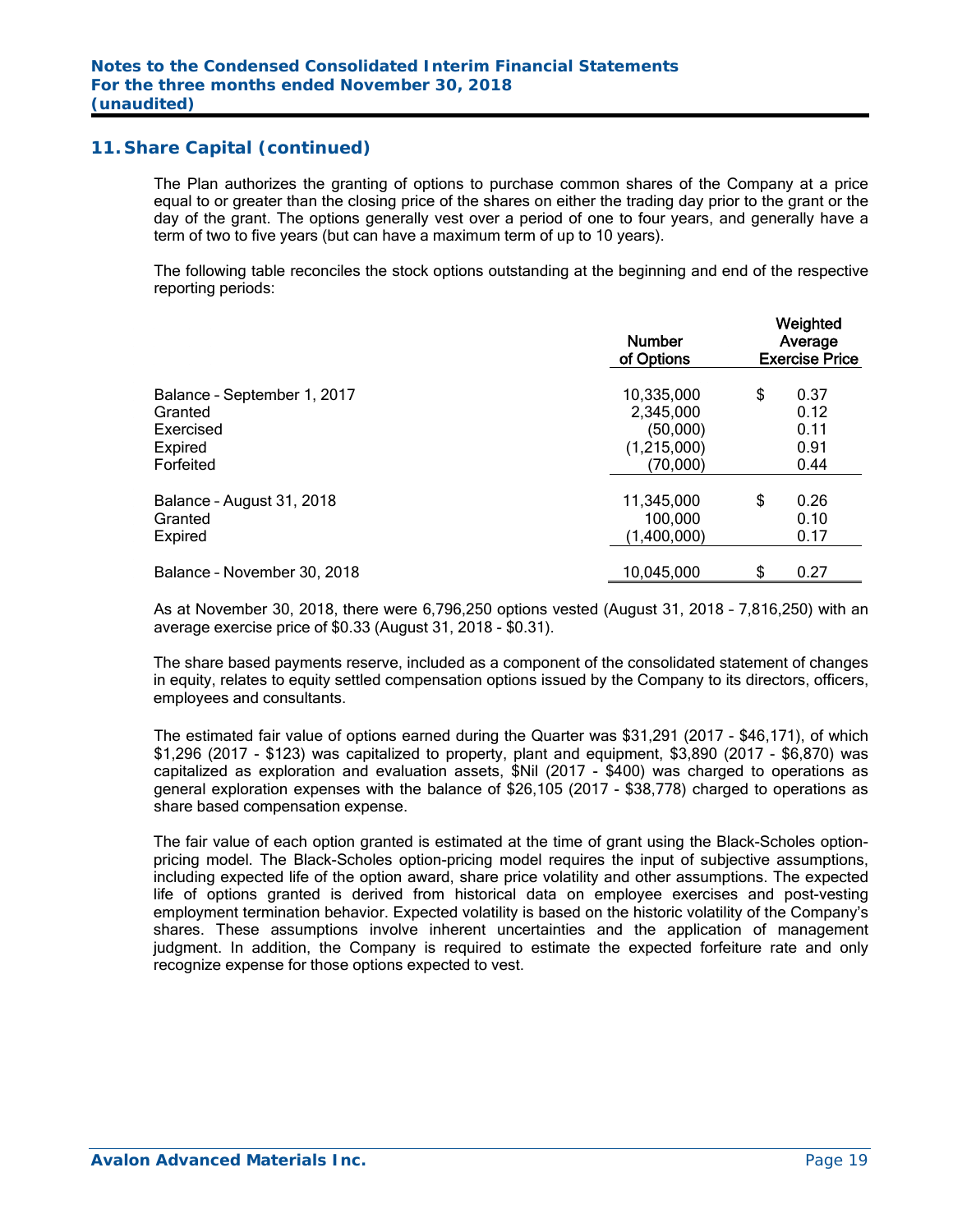The weighted average assumptions for grants during the Quarter and the year ended August 31, 2018 are as follows:

|                                                     | November 30,<br>2018 | August 31,<br>2018 |
|-----------------------------------------------------|----------------------|--------------------|
| Exercise price                                      | \$0.10               | \$0.12             |
| Closing market price on day preceding date of grant | \$0.08               | \$0.12             |
| Risk-free interest rate                             | 2.13%                | 1.88%              |
| Expected life (years)                               | 4.6                  | 3.1                |
| <b>Expected volatility</b>                          | 66%                  | 59%                |
| Expected dividend yield                             | Nil                  | Nil                |
| Grant date fair value                               | \$0.04               | \$0.05             |
| Forfeiture rate                                     | 15%                  | 15%                |

The following table summarizes information concerning outstanding and exercisable options as at November 30, 2018:

| <b>Number of Options</b> |                    | <b>Weighted Average</b><br>Remaining |
|--------------------------|--------------------|--------------------------------------|
| Outstanding              | <b>Exercisable</b> | <b>Contractual Life</b>              |
| 1,035,000                | 1,035,000          | 0.3 years                            |
| 1,140,000                | 1,140,000          | 0.5 years                            |
| 585,000                  | 438,750            | 1.4 years                            |
| 1,770,000                | 1,511,250          | 1.5 years                            |
| 5,515,000                | 2,671,250          | 2.5 years                            |
| 10,045,000               | 6,796,250          |                                      |
|                          |                    |                                      |

#### *e) Brokers' Compensation Warrants*

The following table summarizes information concerning outstanding brokers' compensation warrants as at the beginning and end of the respective reporting periods:

|                                     | Number of<br>Compensation<br>Warrants | Weighted<br>Average<br><b>Exercise Price</b> |
|-------------------------------------|---------------------------------------|----------------------------------------------|
| Balance - September 1, 2017         | 1,292,727                             | 0.16                                         |
| Issued pursuant to equity offerings | 420,000                               | 0.15                                         |
| Exercised                           | (300,000)                             | 0.11                                         |
| <b>Expired</b>                      | (180,000)                             | 0.18                                         |
| Balance - August 31, 2018           | 1,232,727                             | 0.17                                         |
| <b>Expired</b>                      | (272,727)                             | 0.25                                         |
| Balance - November 30, 2018         | 960,000                               | 0.15<br>S.                                   |

The brokers' compensation warrants reserve, included as a component of the consolidated statement of changes in equity, relates to equity settled compensation instruments issued by the Company to external service providers.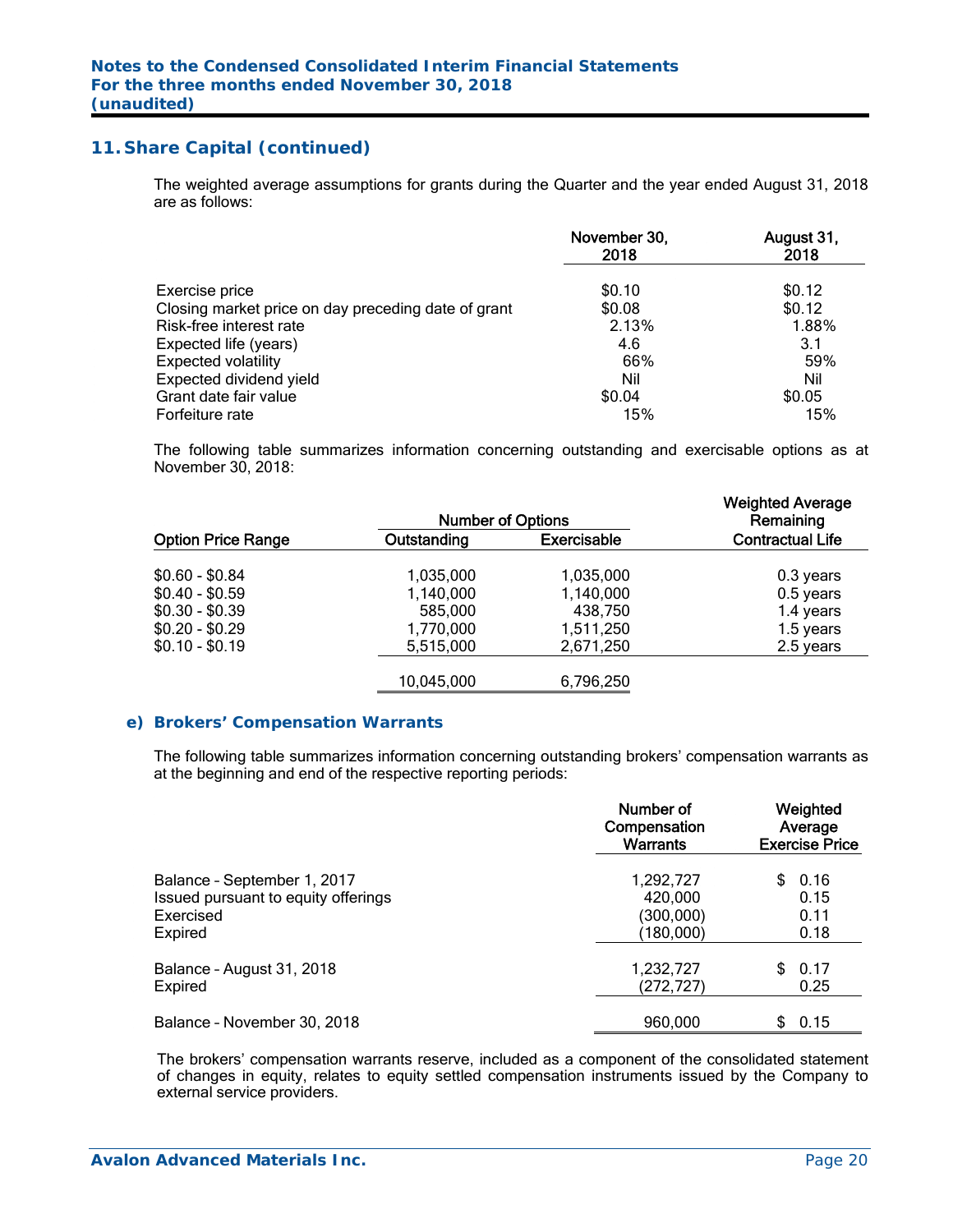As at November 30, 2018, the Company has the following compensation warrants outstanding:

- (i) 150,000 compensation warrants with an exercise price of \$0.15 per common share, which are exercisable until December 23, 2018;
- (ii) 204,000 compensation warrants with an exercise price of \$0.15 per common share, which are exercisable until June 12, 2019;
- (iii) 186,000 compensation warrants with an exercise price of \$0.145 per common share, which are exercisable until August 16, 2019;
- (iv) 288,000 compensation warrants with an exercise price of \$0.15 per common share, which are exercisable until November 3, 2019; and
- (v) 132,000 compensation warrants with an exercise price of \$0.15 per common share, which are exercisable until December 22, 2019.

## **12. Corporate and Administrative Expenses**

 Corporate and administrative expenses for the three months ended November 30, 2018 and 2017 consist of the following:

|                                              | November 30,<br>2018 |         | November 30,<br>2017 |         |  |
|----------------------------------------------|----------------------|---------|----------------------|---------|--|
| Salaries and benefits <sup>(1)</sup>         | \$                   | 347,885 | \$                   | 380,951 |  |
| Directors' fees                              |                      | 21,550  |                      | 22,949  |  |
| Consulting and professional fees             |                      | 133,455 |                      | 103,415 |  |
| Office, insurance and other expenses         |                      | 43,384  |                      | 64,931  |  |
| Occupancy                                    |                      | 79,599  |                      | 78,999  |  |
| Shareholders' communications and filing fees |                      | 43,074  |                      | 38,814  |  |
| Travel and related costs                     |                      | 11,840  |                      | 28,173  |  |
|                                              | \$                   | 680,787 | \$                   | 718,232 |  |

 $(1)$  These figures do not include share based compensation. Employees' salaries, benefits including share based compensation expensed for the Quarter totaled \$361,924 (2017 – \$402,935).

#### **13. Related Party Disclosures**

Balances and transactions between the Company and its subsidiaries have been eliminated on consolidation and are not disclosed in this note. Details of the transactions between the Company and other related parties are disclosed below:

#### *a) Trading transactions*

There had been no material trading transactions with related parties during each of the three months ended November 30, 2018 and 2017, other than the participation by certain related parties in certain equity offerings as listed below:

(i) In November 2018, Mr. Donald Bubar subscribed for 1,000,000 Units at \$0.07 per Unit as described in note 11(b); and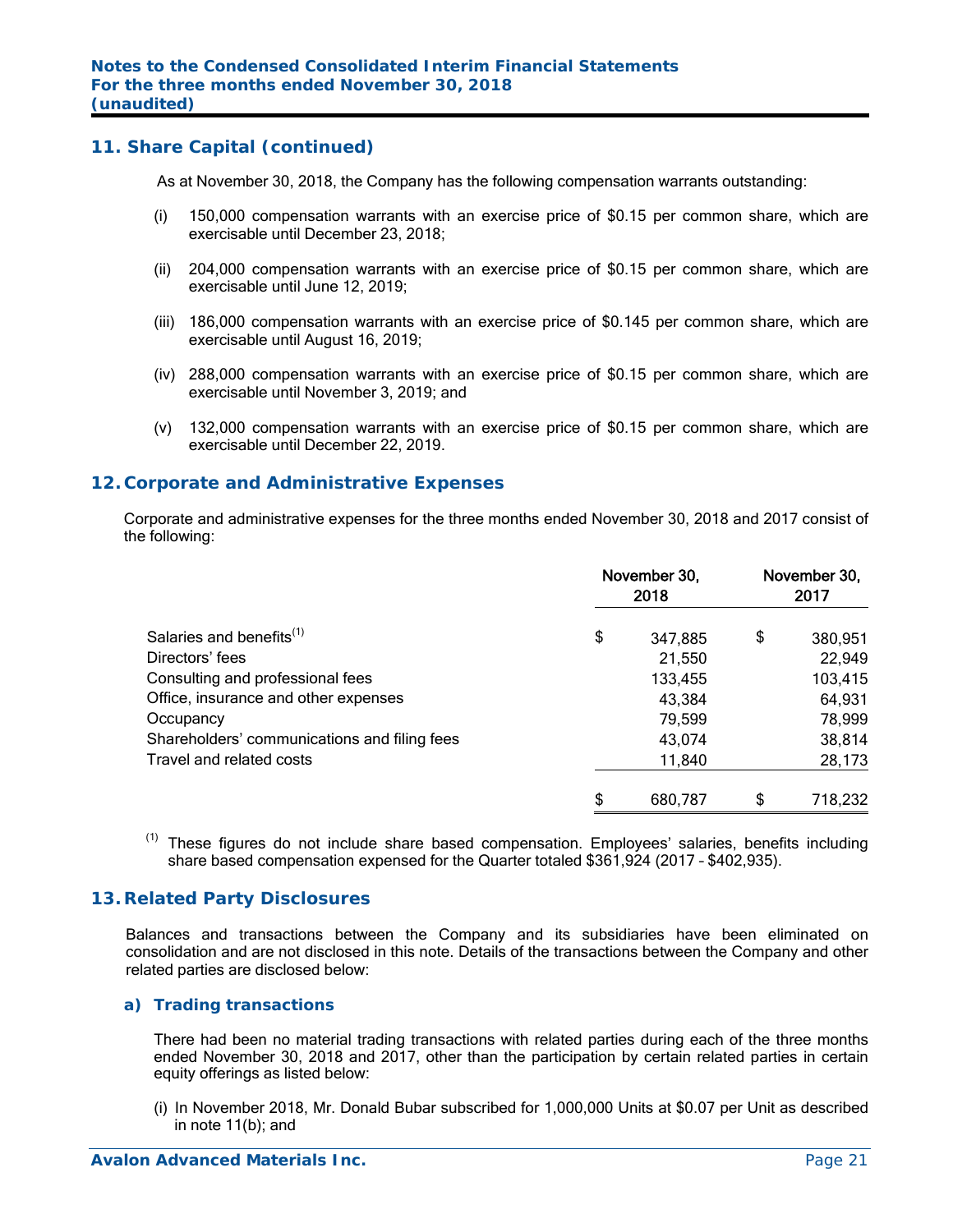# **13. Related Party Disclosures (continued)**

 (ii) the participation by certain related parties in the November 2017 private placement, whereby Donald Bubar, Director, President and CEO, Mark Wiseman, Vice President Sustainability, Patricia Mohr, Director subscribed for 200,000, 55,000 and 50,000 flow-through shares at \$0.145 per share, respectively.

#### *b) Compensation of key management personnel*

The remuneration of directors and other members of the Company's senior management team during each of the three months ended November 30, 2018 and 2017 are as follows:

|                                                                                                  | November 30, | November 30,<br>2017 |  |                   |
|--------------------------------------------------------------------------------------------------|--------------|----------------------|--|-------------------|
| Salaries, benefits and directors' fees <sup>(1)</sup><br>Share based compensation <sup>(2)</sup> | \$           | 434,088<br>21,332    |  | 429,567<br>33,927 |
|                                                                                                  |              | 455,420              |  | 463,494           |

- Salaries and benefits of key management personnel capitalized to exploration and evaluation assets and PPE totaled \$113,502 (2017 - \$125,533).
- Fair value of stock options earned and recognized as share based compensation during the respective reporting period.

#### **14. Financial Instruments**

IFRS 7 establishes a fair value hierarchy that reflects the significance of inputs used in making fair value measurements as follows:

- Level 1 guoted prices in active markets for identical assets or liabilities;
- Level 2 inputs other than quoted prices included in Level 1 that are observable for the asset or liability, either directly (i.e. as prices) or indirectly (i.e. from derived prices); and
- Level 3 inputs for the asset or liability that are not based upon observable market data.

Assets are classified in their entirety based on the lowest level of input that is significant to the fair value measurement. The fair values of the Company's warrants denominated in a currency that is not the functional currency of the Company and the warrants with exercise prices that are subject to adjustment from time to time are based on Level 2 inputs that are observable for the liability such as interest rate, dividend yield and historical volatility. The fair value of the Convertible Note Payable is based on Level 3 inputs including the applicable face value of the Note. The Company has the right to buy back the Note at any time for the outstanding face value, as such the fair value of the Note is the outstanding face value of the Note. The fair values of the Company's A1, B1 and C1 Preferred Shares are based on Level 3 inputs, including applicable redemption amounts and redemption premiums. The Company has the right to redeem the A1, B1 and C1 Preferred Shares at any time and therefore the fair value of the A1, B1 and C1 Preferred Shares is the amount the Company has to pay to redeem the A1, B1 and C1 Preferred Shares, which is the redemption amount as specified in the purchase agreements plus 5% redemption premium.

#### *Fair Values*

Except as disclosed elsewhere in these condensed consolidated interim financial statements, the carrying amounts for the Company's financial instruments approximate their fair values because of the short-term nature of these items.

The Company's risk exposures and the impact on the Company's financial instruments are summarized below: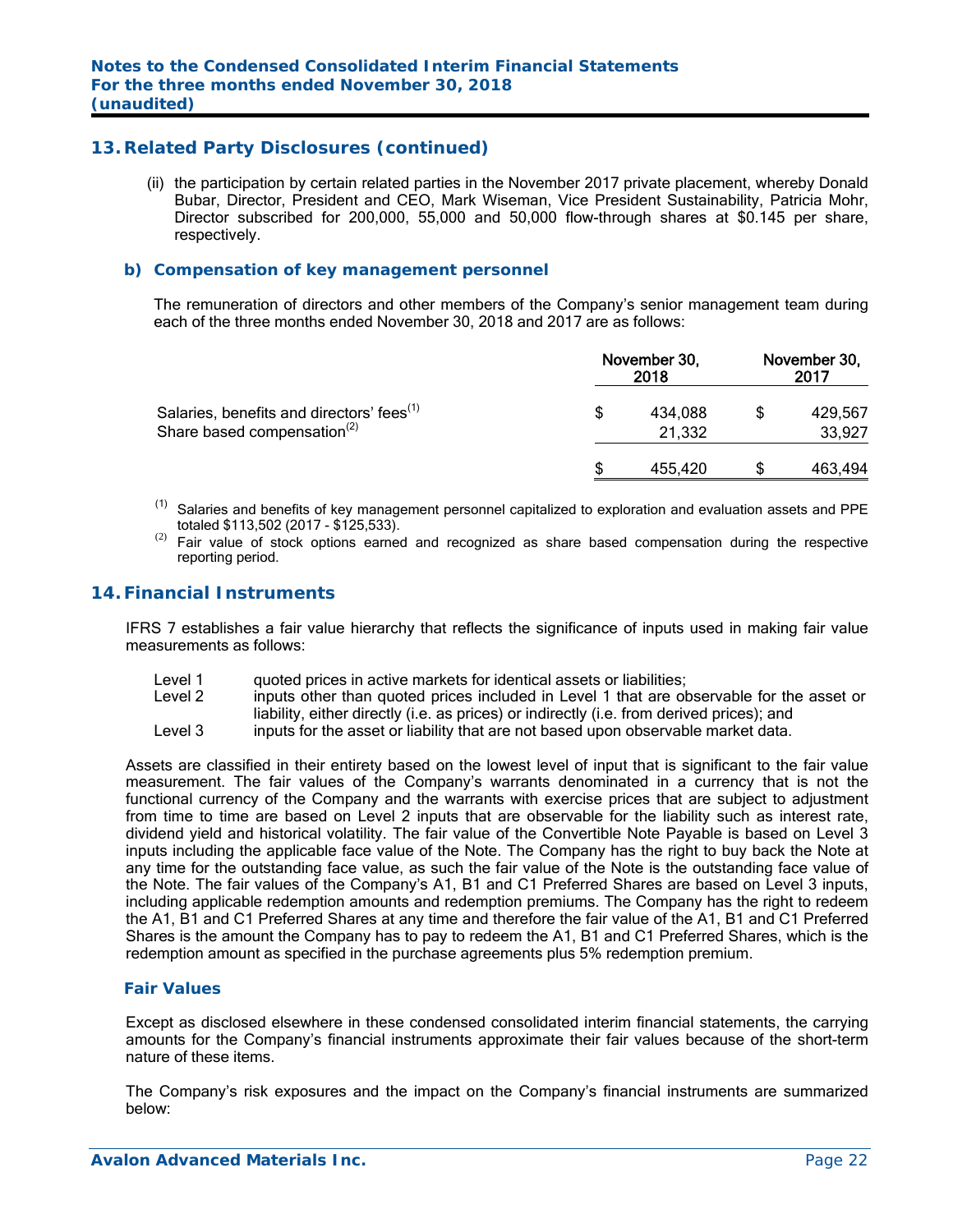# **14. Financial Instruments (continued)**

#### *Credit risk*

The Company is not exposed to any significant credit risk as at November 30, 2018. The Company's cash and cash equivalents are either on deposit with two major Canadian chartered banking groups in Canada or invested in bankers' acceptance notes or guaranteed investment certificates issued by two major Canadian Chartered banking groups. The Company's receivables primarily consist of Goods and Services Tax/Harmonized Sales Tax receivable, government grants and refundable security deposits with various federal and provincial governments and are therefore not subject to significant credit risk.

#### *Liquidity risk*

Liquidity risk is the risk that an entity will not be able to meet its financial obligations as they come due. The Company has in place a planning and budgeting process to assist in determining the funds that are required to support the Company's normal operating requirements on an on-going basis and its plans for exploration and development expenditures. The Company ensures that there are sufficient funds to meet its short-term requirements, taking into account its anticipated cash flows from operations and its holdings of cash and cash equivalents.

As at November 30, 2018, the Company has current assets of \$907,047 and current liabilities of \$1,272,195. As disclosed in Note 9, the holder of the A1, B1 and C1 Preferred Shares is entitled to demand repayment of the applicable redemption value per share in cash (which totaled \$2,673,750 as at November 30, 2018) upon the occurrence of certain Redemption Events. No redemption event has occurred since the issuances of the A1, B1 and C1 Preferred Shares. Excluding the deferred flow-through share premium of \$20,575, the Company's adjusted working capital deficit as at November 30, 2018 was \$344,573, (calculated by adding back the deferred flow-through share premium of \$20,575 to the working capital deficit of \$365,148). As the de-recognition of the deferred flow-through share premium will not require the future out flow of resources by the Company, it is management's belief that the adjusted working capital figure provides useful information in assessing the Company's liquidity risk.

Repayments due by period as of November 30, 2018:

|                                                                                                                     | <b>Within</b><br>1 Year | 1-3<br>Years                 |      | 4-5<br>Years                        |      | Over<br>5 Years      | Total                                    |
|---------------------------------------------------------------------------------------------------------------------|-------------------------|------------------------------|------|-------------------------------------|------|----------------------|------------------------------------------|
| Accounts payable and accrued liabilities \$ 1,251,620 \$<br>Operating lease obligations<br>Convertible note payable | 318,395                 | 689,800<br>600,000           | - \$ | 713,980<br>$\overline{\phantom{0}}$ | - \$ | 393,288<br>$\,$ $\,$ | $-$ \$ 1,251,620<br>2,115,463<br>600,000 |
|                                                                                                                     |                         | $$1,570,015$ \$ 1,289,800 \$ |      | 713,980 \$                          |      |                      | 393,288 \$ 3,967,083                     |

#### *Market risk*

(i) Interest rate risk

 The Company has cash and cash equivalents balances and it has no interest-bearing debt. The Company's current policy is to invest its excess cash in highly liquid money market investments such as bankers' acceptance notes, treasury bills and GICs. These short term money market investments are subject to interest rate fluctuations.

(ii) Foreign currency risk

 The Company's functional currency is the Canadian dollar. The majority of the Company's purchases are transacted in Canadian dollars. Other than the US\$ Warrants as disclosed in Note 10, the Company had no other significant financial assets or financial liabilities denominated in foreign currencies as at November 30, 2018.